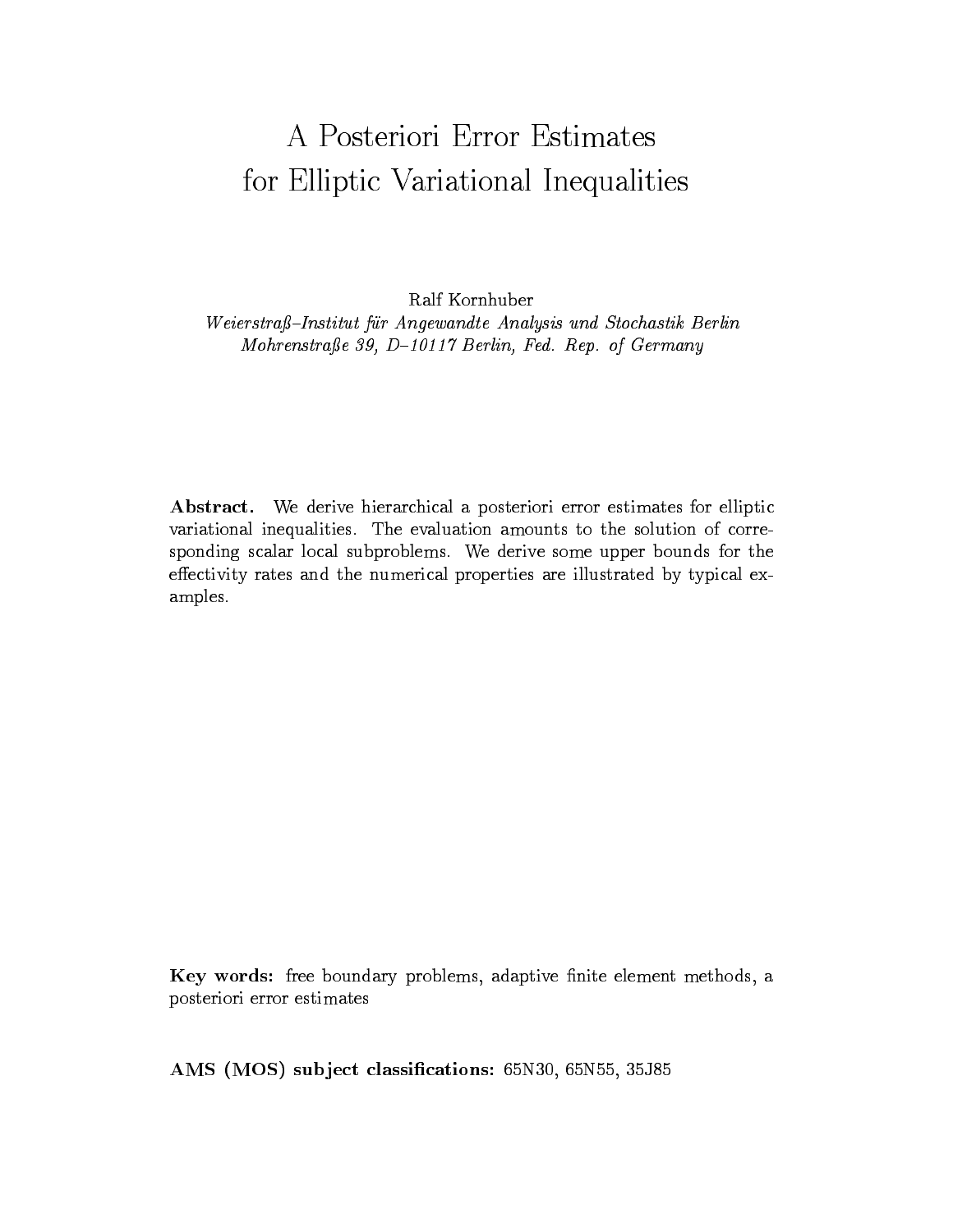#### 1 Introduction

A posteriori error estimates play a crucial role in the approximate solution of partial differential equations by adaptive finite element methods. In this paper we will consider hierarchical error estimates which are resulting from the following two steps.

- Discretize the defect problem with respect to an enlarged space.
- Localize the discrete defect problem by domain decomposition.

The first appearance of hierarchical error estimates that we know is in the work of Zienkiewicz et al. [1] in the early eighties. The intimate relation to preconditioning was made explicit by Deu
hard, Leinen, and Yserentant [2]. Recently, it turned out that the hierarchical approach allows a unified view on a variety of apparently different concepts (cf. Bornemann, Erdmann, and Kornhuber  $[3, 4]$  and Verfürth  $[5, 6]$ ).

Bank and Smith [7] have extended hierarchical error estimates from the elliptic selfadjoint case to a variety of other situations including smooth nonlinear problems. Here we will concentrate on non{smooth optimization problems as arising in the fixed-domain formulation of certain free boundary problems. Obstacle problems or semi-discretized Stefan problems are typical examples. As Newton-type linearization cannot be used, we will apply the hierarchical concept to the given nonlinear problem directly. This requires some care in the localization of the discrete defect problem. A straightforward approach was applied successfully to a special obstacle problem arising from semiconductor device simulation [8, 9]. However, it turned out in the subsequent analysis and numerical experiments (cf. Hoppe and Kornhuber [10]) that in general the resulting error estimate is not robust. In particular, there are no finite upper bounds of the effectivity rates because the localized defect problem may have a vanishing solution even if the solution of the discrete defect problem is not zero.

In the present paper this problem is remedied by using a diagonal scaling of the discrete defect problem. In this way, the original global problem is decomposed in a number of one-dimensional subproblems. The quality of the resulting error estimate relies on the condition that the solutions of the discrete defect problem and of the decoupled version are *high frequency* functions (cf. Theorem 4.1). This condition is satised in the linear selfadjoint case where we can prove optimal bounds for the effectivity rates. We refer to similar properties of *cascadic iterations* (cf. Deuflhard [11], Shaidurov [12] and Bornemann and Deuflhard [13]). In the general nonlinear case our present analysis only gives exponential bounds. On the other hand, numerical experiments showed similar effectivity rates as for related linear problems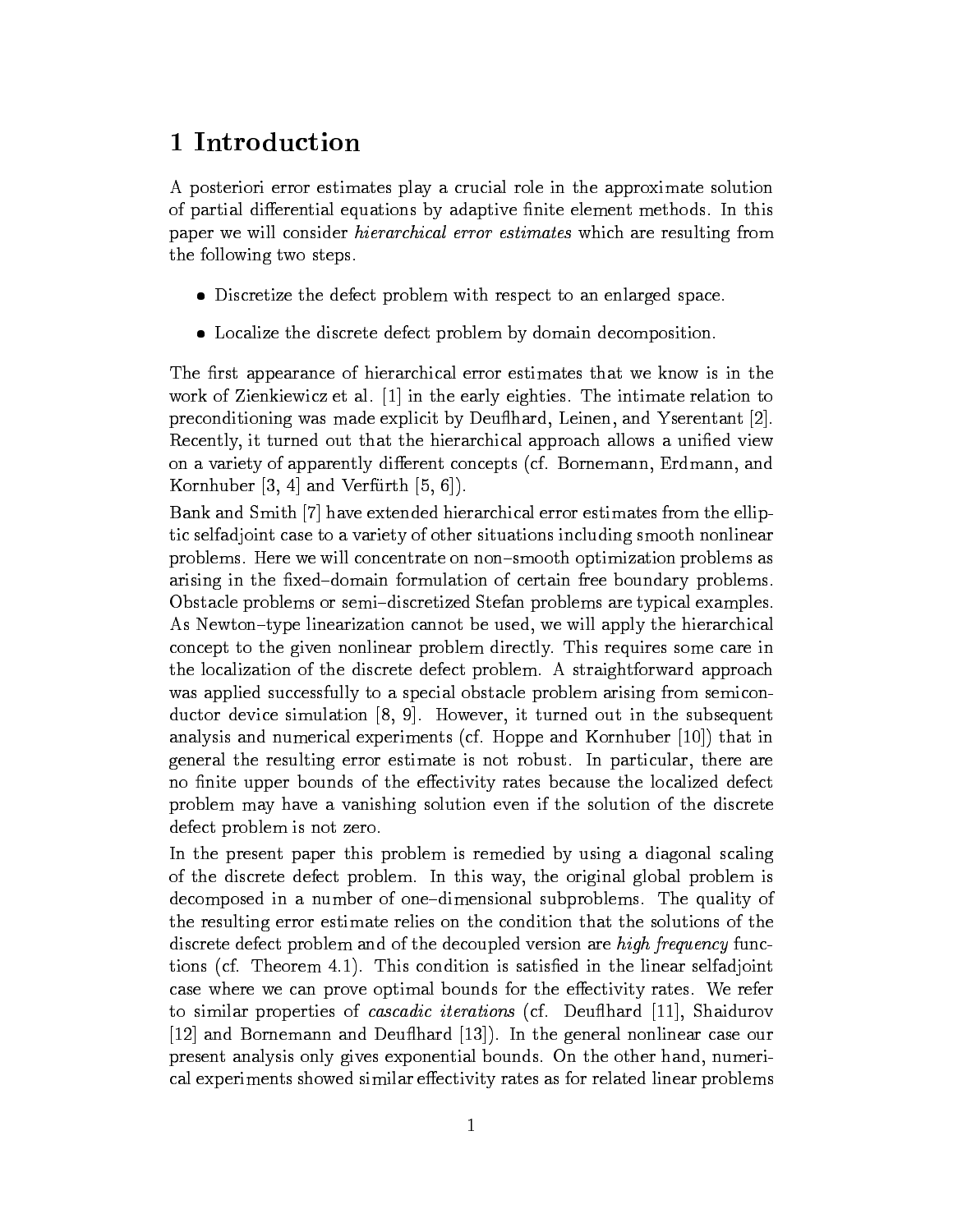so that these pessimistic theoretical results may still be improved.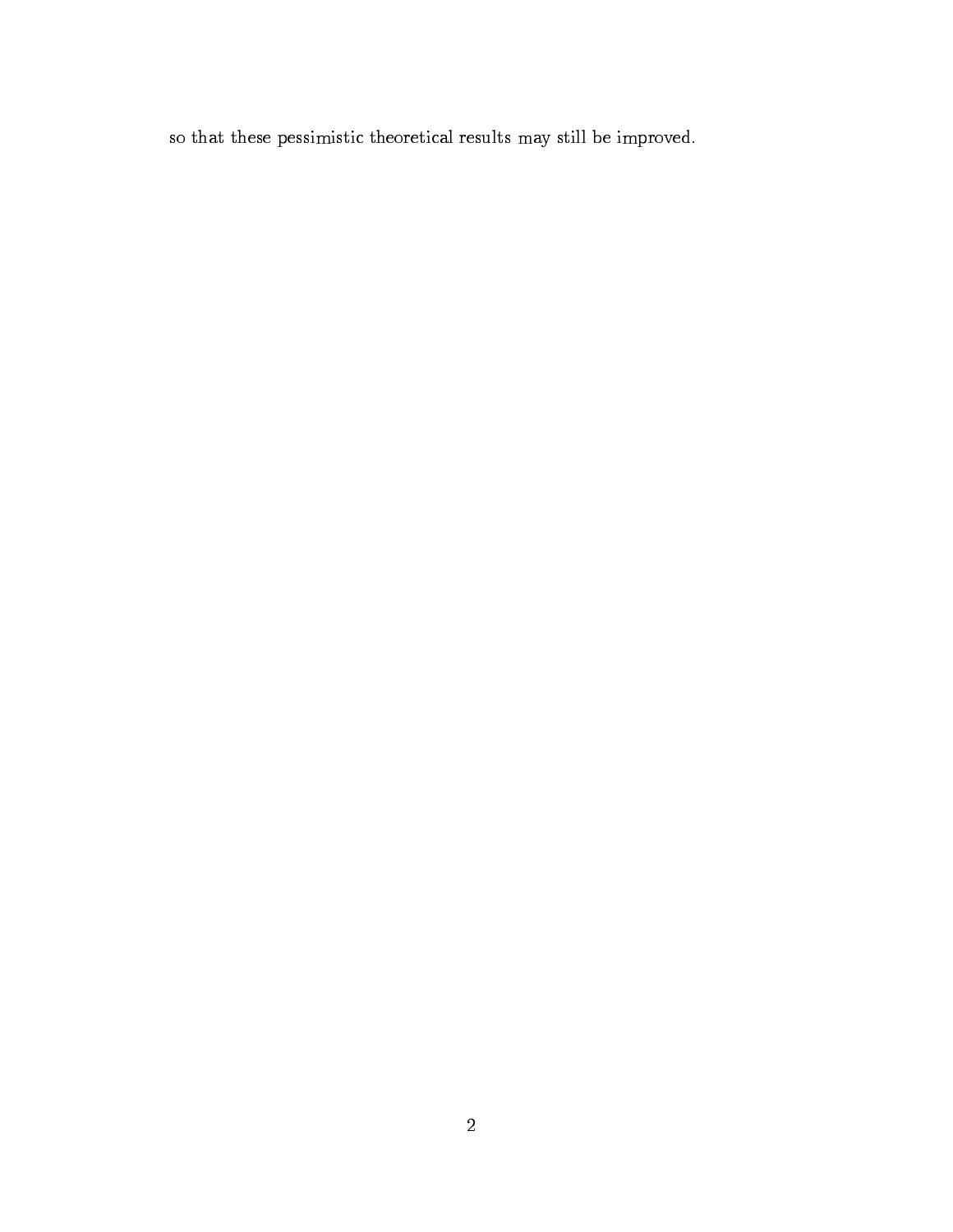## 2 The Continuous Problem and itsDiscretization

Let M be a bounded polygonal domain in the Euclidean space IK. We consider the optimization problem

$$
u \in H_0^1(\Omega): \quad \mathcal{J}(u) + \phi(u) \leq \mathcal{J}(v) + \phi(v), \quad v \in H_0^1(\Omega). \tag{2.1}
$$

Other boundary conditions of Neumann or mixed type and the case of three space dimensions can be treated in a similar way  $[3, 4]$ . The quadratic func-

$$
\mathcal{J}(v) = \frac{1}{2}a(v,v) - \ell(v) \tag{2.2}
$$

is induced by a continuous, symmetric and  $H_0^-(\Omega)$  –elliptic bilinear form  $a(\cdot, \cdot)$ and a linear functional  $\ell \in H^{-1}(M)$ . The convex functional  $\varphi : H_0^1(M) \to$ R [ f i i j of the forms ]

$$
\phi(v) = \int_{\Omega} \Phi(v(x)) dx, \qquad (2.3)
$$

is generated by a scalar convex function  $\Phi$ . We assume that  $\Phi$  is chosen in such a way that  $\phi$  is lower semi-continuous and proper (i.e.  $\phi \neq +\infty$  and  $\varphi(v) > -\infty, v \in H^1_0(M)$ . To fix the ideas, we give two typical examples. The first one is an obstacle problem generated by the indicator function

$$
\Phi(z) = \begin{cases} 0, & \text{if } z \le \theta_0 \\ +\infty, & \text{if } z > \theta_0 \end{cases} \tag{2.4}
$$

with some upper obstacle  $\theta_0 \in \mathbb{R}$ . The other example is resulting from the implicit time discretization of a two-phase Stefan problem. Denoting  $z = -\min\{z, 0\}$  and  $z_+ = \max\{z, 0\}$  the piecewise quadratic function

$$
\Phi(z) = \frac{1}{2}a_1(z-\theta_0)^2 + s_1(z-\theta_0)^2 + \frac{1}{2}a_2(z-\theta_0)^2 + s_2(z-\theta_0)^2 \qquad (2.5)
$$

with non-negative constants  $a_1, a_2, s_1, s_2 \in \mathbb{R}$  now stands for the potential of the generalized enthalpy. For positive latent heat  $s_1 + s_2$  the derivative of  $\Phi$  is discontinuous at the phase transition temperature  $\theta_0 \in \mathbb{R}$ . A variety of other examples can be found in the monographs of Crank [14], Duvaut and Lions [15], Glowinski [16] and the literature cited therein.

It is well-known (cf. e.g.  $(16)$ ) that  $(2.1)$  admits a unique solution and can be equivalently rewritten as the following variational inequality of the second kind

$$
u \in H_0^1(\Omega): \qquad a(u,v-u) + \phi(v) - \phi(u) \ge \ell(v-u), \qquad v \in H_0^1(\Omega). \tag{2.6}
$$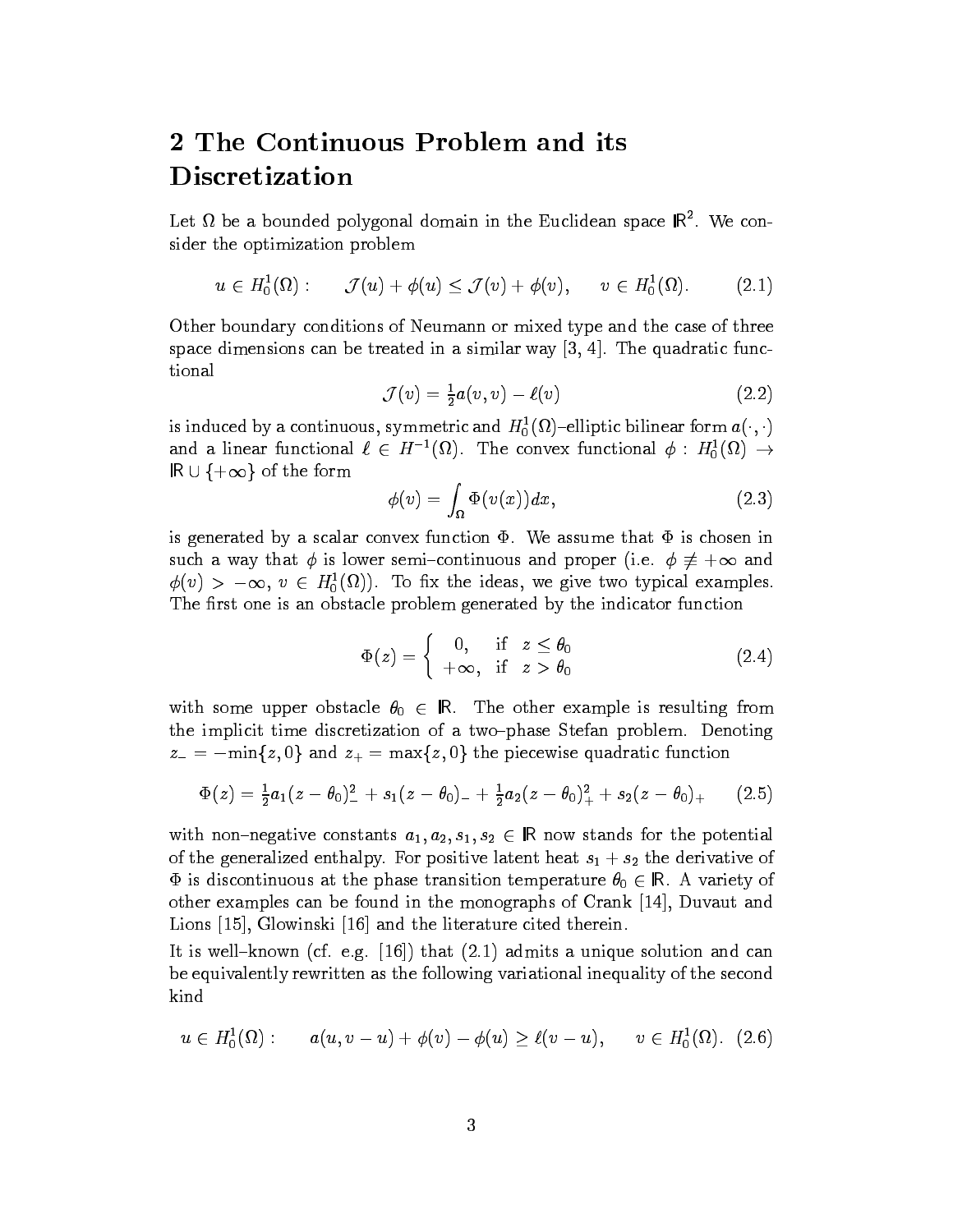. The sets of the sets of interior of interior of interior nodes and engine are called  $N$  and  $\mathcal{E}$ , respectively. Discretizing (2.6) by continuous, piecewise linear finite elements  $S \subset H_0^1(\Omega)$ , we obtain the finite dimensional problem

$$
u_{\mathcal{S}} \in \mathcal{S}: \ \ a(u_{\mathcal{S}}, v - u_{\mathcal{S}}) + \phi_{\mathcal{S}}(v) - \phi_{\mathcal{S}}(u_{\mathcal{S}}) \geq \ell(v - u_{\mathcal{S}}), \ \ v \in \mathcal{S}. \tag{2.7}
$$

Observe that the functional  $\phi$  is approximated by the S-interpolation of the integrand  $\Phi(v)$ , giving

$$
\phi_{\mathcal{S}}(v) = \int_{\Omega} \sum_{p \in \mathcal{N}} \Phi(v(p)) \lambda_p(x) dx, \qquad v \in \mathcal{S}, \tag{2.8}
$$

where  $\Lambda = {\lambda_p \mid p \in \mathcal{N}}$  stands for the nodal basis of S. Of course, the discrete problem (2.7) is uniquely solvable. For convergence results we refer for example to Glowinski [16], Brezzi et al. [17], and Elliot [18]. The efficient iterative solution of  $(2.7)$  by monotone multigrid methods has been considered by Kornhuber [19, 20].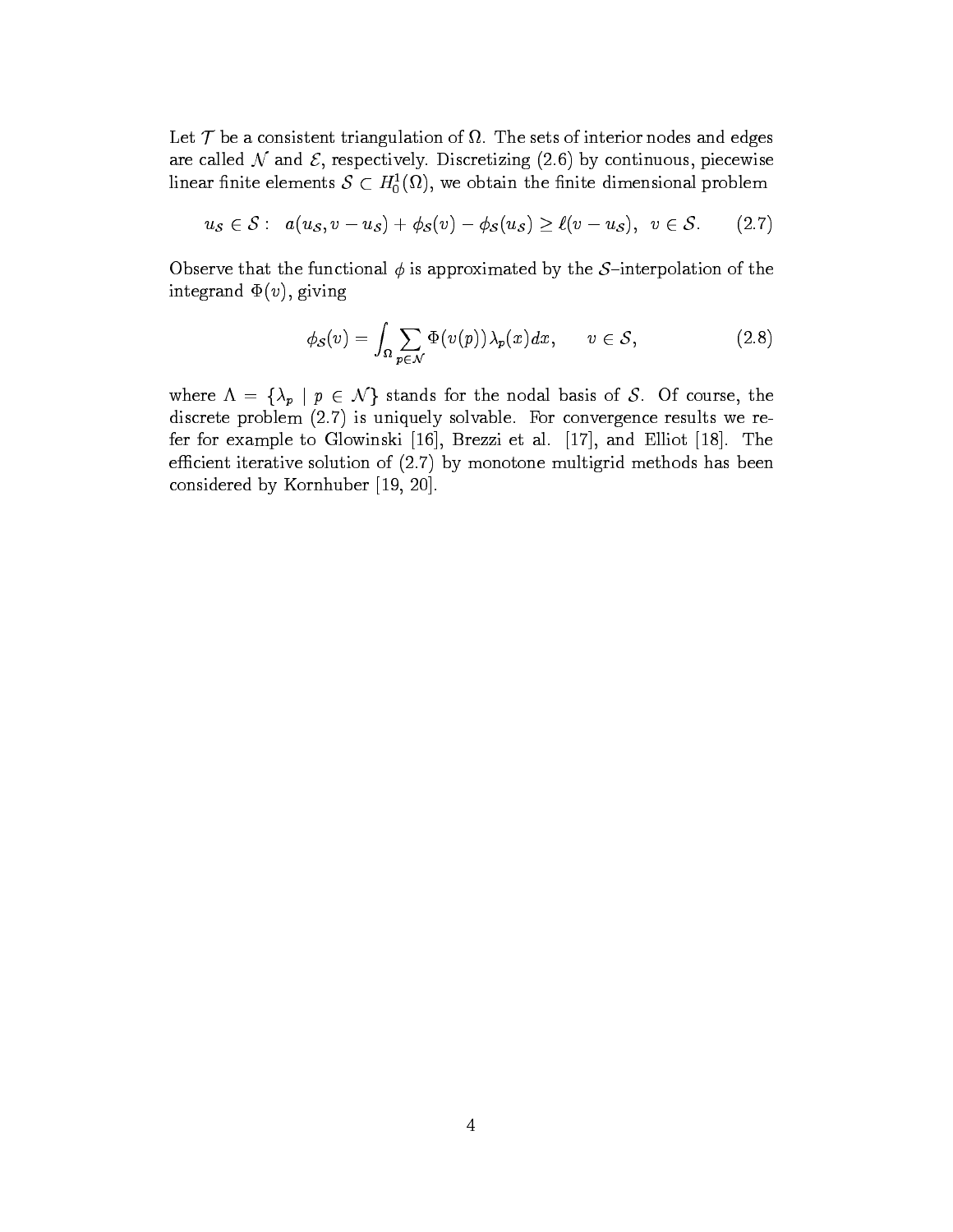#### 3 Discrete Defect Problems

Assume that  $\tilde{u} \in S$  is an approximation of the finite element solution  $u_S$  of  $(2.7)$ . Usually  $\tilde{u}$  is produced by some iterative solver. We want to derive upper and lower bounds for the approximation error  $||u-\tilde{u}||$  with respect to the energy norm  $|| \cdot || = a(\cdot, \cdot)^{-1}$  . Note that the *algebraic error*  $||u_{\mathcal{S}} - u||$  may interfere with the *discretization error*  $||u - u_{\mathcal{S}}||$ .

Observe that the desired correction  $e = u - \tilde{u}$  is the unique solution of the defect problem

$$
e \in H_0^1(\Omega): \qquad a(e,v-e)+\psi(v)-\psi(e) \geq r(v-e), \qquad v \in H_0^1(\Omega), \ \ (3.1)
$$

where we have used the translated functional  $\psi$  defined by

$$
\psi(v)=\phi(\tilde u+v)=\int_\Omega\Phi(\tilde u(x)+v(x))dx,\ \ v\in H^1_0(\Omega),
$$

and the residual

$$
r=\ell-a(\tilde u,\cdot)\in H^{-1}(\Omega).
$$

To discretize the continuous defect problem  $(3.1)$ , we introduce the finite element space of continuous, piecewise quadratic functions  $\mathcal{Q} \subset H^1_0(M)$ , spanned by the nodal basis

$$
\Lambda_{\mathcal{Q}} = \{ \lambda_p^{\mathcal{Q}} \mid p \in \mathcal{N}_{\mathcal{Q}} \}.
$$

Here we have set  $\mathcal{N}_{\mathcal{Q}} = \mathcal{N} \cup \mathcal{N}_{\mathcal{E}}$  and  $\mathcal{N}_{\mathcal{E}}$  consists of the midpoints of the interior edges. Interpolating  $\Phi(\tilde{u}+v)$  by piecewise quadratic finite elements, we obtain the approximation

$$
\psi_{\mathcal Q}(v)=\int_\Omega \sum_{p\in {\mathcal N}_{\mathcal Q}} \Phi(\tilde u(p)+v(p)) \lambda_p^{\mathcal Q}(x) dx,\;\; v\in {\mathcal Q},
$$

of the defect functional  $\psi$ . Then  $e_Q \in \mathcal{Q}$  is the unique solution of the *discrete* defect problem

$$
e_{\mathcal{Q}} \in \mathcal{Q} : \qquad a(e_{\mathcal{Q}}, v - e_{\mathcal{Q}}) + \psi_{\mathcal{Q}}(v) - \psi_{\mathcal{Q}}(e_{\mathcal{Q}}) \geq r(v - e_{\mathcal{Q}}), \qquad v \in \mathcal{Q}. \tag{3.2}
$$

Correcting  $\tilde{u}$  by  $e_Q$  we obtain the piecewise quadratic approximation

$$
u_{\mathcal{Q}}=\tilde{u}+e_{\mathcal{Q}}\in\mathcal{Q}
$$

with respect to the triangulation  $\mathcal{T}$ .

Note that there are other interesting ways of extending the underlying finite element space  $S$ , in particular in the case of three space dimensions [4]. We now investigate the *effect of discretization* on the continuous defect problem (3.1).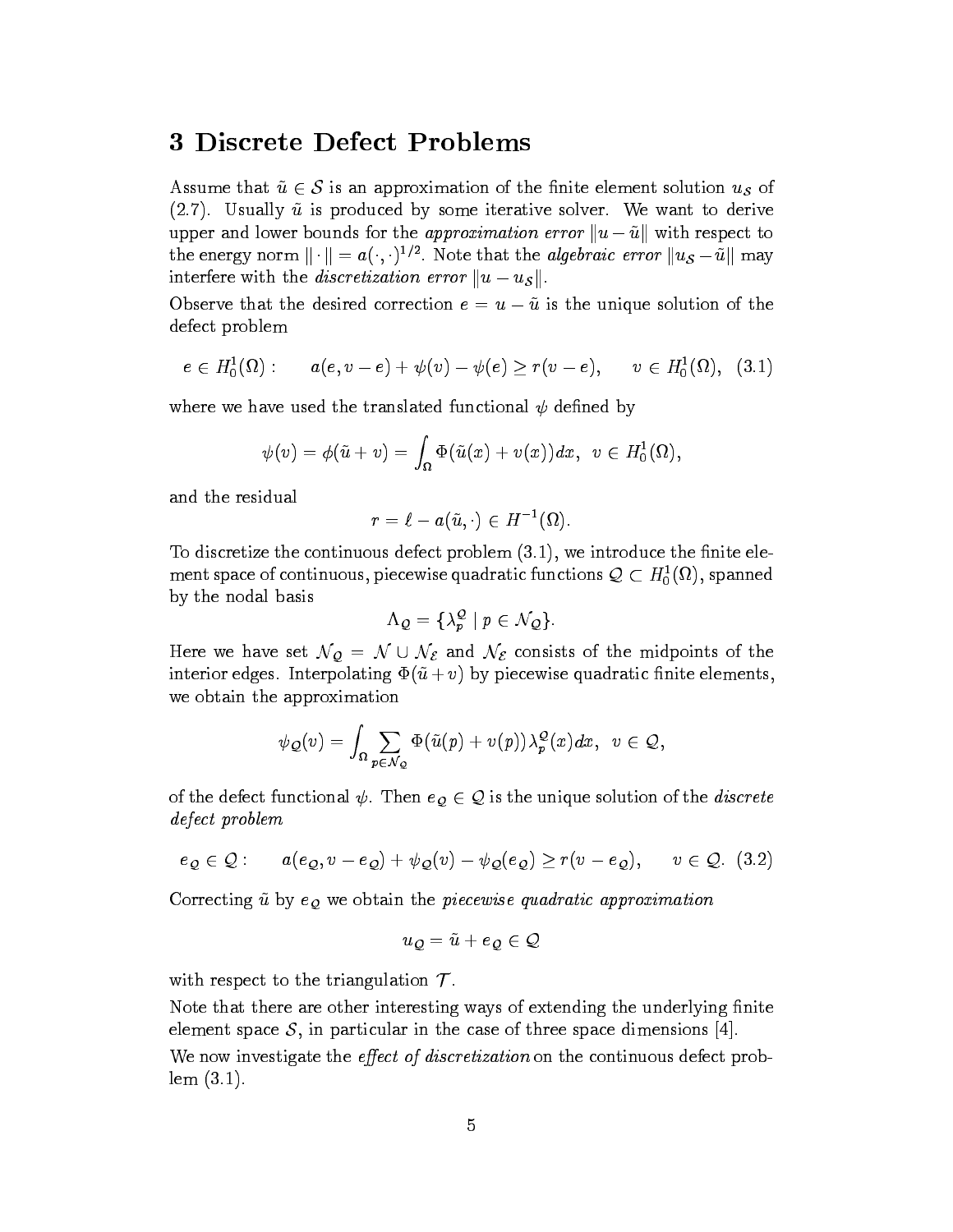**Theorem 3.1** Assume that  $u<sub>Q</sub>$  provides a better approximation than  $\tilde{u}$  in the sense that

$$
||u - u_{\mathcal{Q}}|| \leq \beta ||u - \tilde{u}|| \tag{3.3}
$$

holds with some  $\beta$  < 1. Then we have the estimates

$$
(1+\beta)^{-1} \|e_{\mathcal{Q}}\| \le \|u - \tilde{u}\| \le (1-\beta)^{-1} \|e_{\mathcal{Q}}\|.
$$
 (3.4)

Proof. The proof follows immediately from the triangle inequality.

The crucial condition (3.3) with  $\beta = \beta_s/(1 - \beta_a) < 1$  is a consequence of the saturation assumption

$$
||u - u_{\mathcal{Q}}|| \leq \beta_s ||u - u_{\mathcal{S}}||, \quad \beta_s < 1,\tag{3.5}
$$

and the algebraic accuracy assumption

$$
||u_{\mathcal{S}} - \tilde{u}|| \leq \beta_a ||u - u_{\mathcal{S}}||, \quad \beta_a < 1 - \beta_s. \tag{3.6}
$$

The saturation assumption (3.5) states that the larger finite element space  $\mathcal Q$ provides a better approximation than the original space  $S$ . For sufficiently regular problems the piecewise quadratic solution  $u_{\mathcal{Q}}$  is even an approximation of higher order (see for instance [17]). In this case (3.5) clearly holds for sufficiently fine triangulations. On the other hand, there are simple examples showing that (3.5) may be violated, if the mesh is not properly chosen. In this sense reliable a posteriori error estimates still involve a certain amount of a priori information.

The algorithmic realization of the algebraic accuracy assumption (3.6) will be discussed in the final section.

In the case of elliptic selfadjoint problems, (3.6) is not needed and the saturation assumption  $(3.5)$  is even equivalent to the upper estimate in  $(3.4)$ with  $\beta = \beta_s$ . We refer to [4] for details.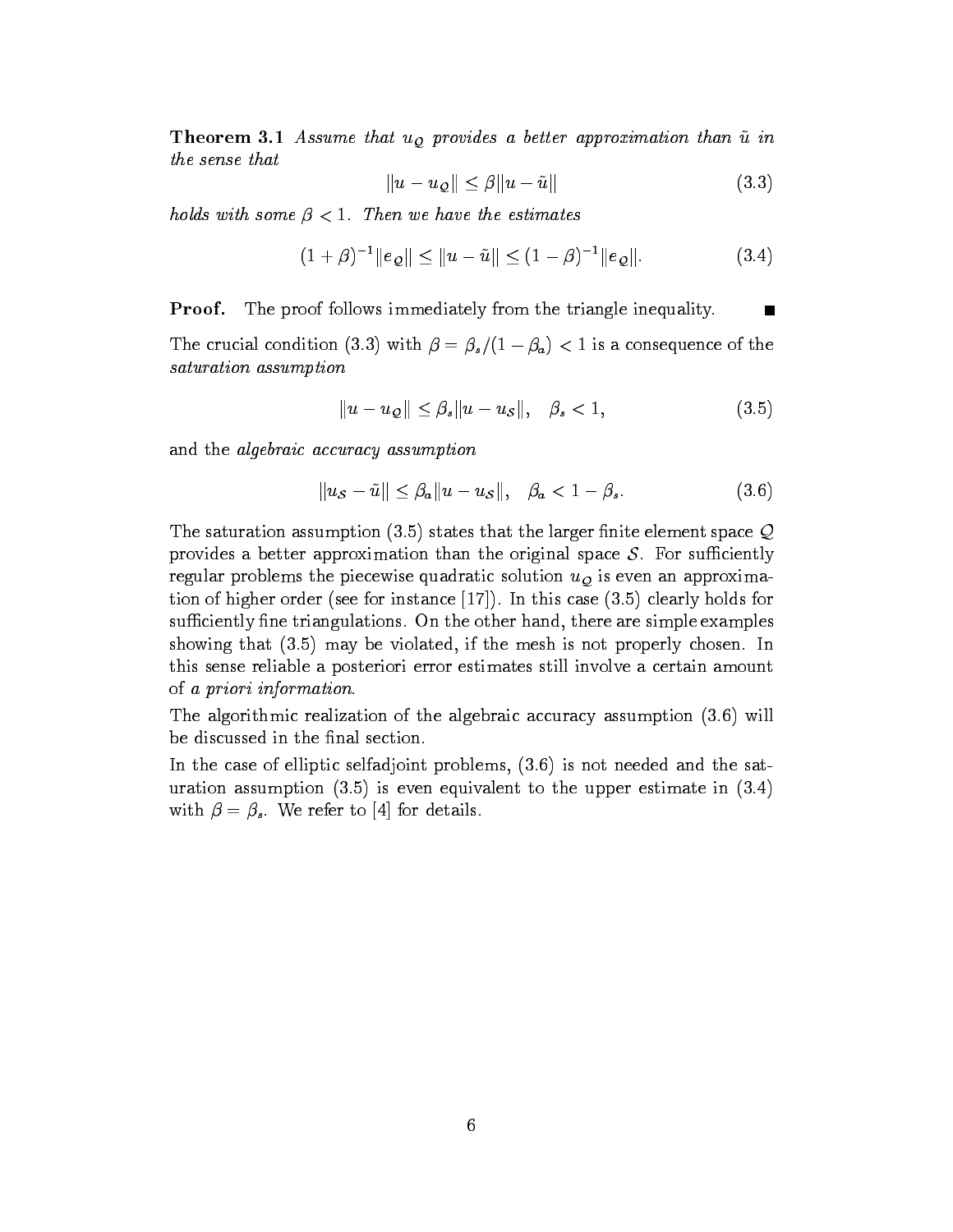#### 4 Preconditioned Discrete Defect Problems

In general, the solution of the discrete defect problem (3.2) is not available at reasonable computational cost. This motivates further simplifications which should preserve lower and upper bounds of the form (3.4).

Extending well-known results from the elliptic selfadjoint case  $[2, 3, 4, 7]$ , we will now investigate the effect of preconditioning on the solution eq of  $(3.2)$ . For this reason we consider the variational inequality

$$
e_b \in \mathcal{Q} : \qquad b(e_b, v - e_b) + \psi_{\mathcal{Q}}(v) - \psi_{\mathcal{Q}}(e_b) \geq r(v - e_b), \qquad v \in \mathcal{Q}, \quad (4.1)
$$

with some symmetric and positive definite bilinear form  $b(\cdot, \cdot)$  on  $Q$ . Observe that the *preconditioned defect problem*  $(4.1)$  is uniquely solvable and that the preconditioner  $\mathfrak{d}(\cdot, \cdot)$  induces the norm  $|\cdot| = \mathfrak{d}(\cdot, \cdot)^{-1}$  on  $\mathcal{Q}$ .

Theorem 4.1 Assume that the norm equivalence

$$
\gamma_0 b(v,v) \le a(v,v) \le \gamma_1 b(v,v), \quad v \in span\{e_{\mathcal{Q}},e_b\},\tag{4.2}
$$

holds with positive constants  $\gamma_0, \gamma_1$ . Then we have the estimates

$$
c_0|e_b|^2 \leq ||e_{\mathcal{Q}}||^2 \leq c_1|e_b|^2 \tag{4.3}
$$

with  $c_0 = (\gamma_0 + 2\gamma_1(1 + \gamma_0))$  and  $c_1 = \gamma_1 + 2\gamma_0(1 + \gamma_1)$ .

**Proof.** By symmetry arguments it is sufficient to establish only the right inequality in (4.3). Inserting  $v = e_b$  in the original discrete defect problem (3.2), we obtain

$$
\|e_{\mathcal{Q}}\|^2 \leq a(e_{\mathcal{Q}},e_b)+\psi_{\mathcal{Q}}(e_b)-\psi_{\mathcal{Q}}(e_{\mathcal{Q}})+r(e_{\mathcal{Q}}-e_b).
$$

Now the inequality  $2a(e_{\mathcal{Q}}, e_b) \leq ||e_{\mathcal{Q}}||^2 + ||e_b||^2$  and (4.2) yield

$$
||e_{\mathcal{Q}}||^2 \leq \gamma_1 |e_b|^2 + 2(\psi_{\mathcal{Q}}(e_b) - \psi_{\mathcal{Q}}(e_{\mathcal{Q}}) + r(e_{\mathcal{Q}} - e_b)). \tag{4.4}
$$

$$
\psi_{\mathcal{Q}}(e_b) - \psi_{\mathcal{Q}}(e_{\mathcal{Q}}) + r(e_{\mathcal{Q}} - e_b) \leq \gamma_0^{-1}(\gamma_1 + 1)|e_b|^2. \tag{4.5}
$$

Inserting  $v = e_Q$  in (4.1) and using the Cauchy-Schwarz inequality, we get

$$
\psi_{\mathcal{Q}}(e_b) - \psi_{\mathcal{Q}}(e_{\mathcal{Q}}) + r(e_{\mathcal{Q}} - e_b) \leq |e_b||e_{\mathcal{Q}} - e_b|
$$

so that (4.5) follows from

$$
|e_{\mathcal{Q}} - e_b| \leq \gamma_0^{-1} (1 + \gamma_1) |e_b|.
$$
 (4.6)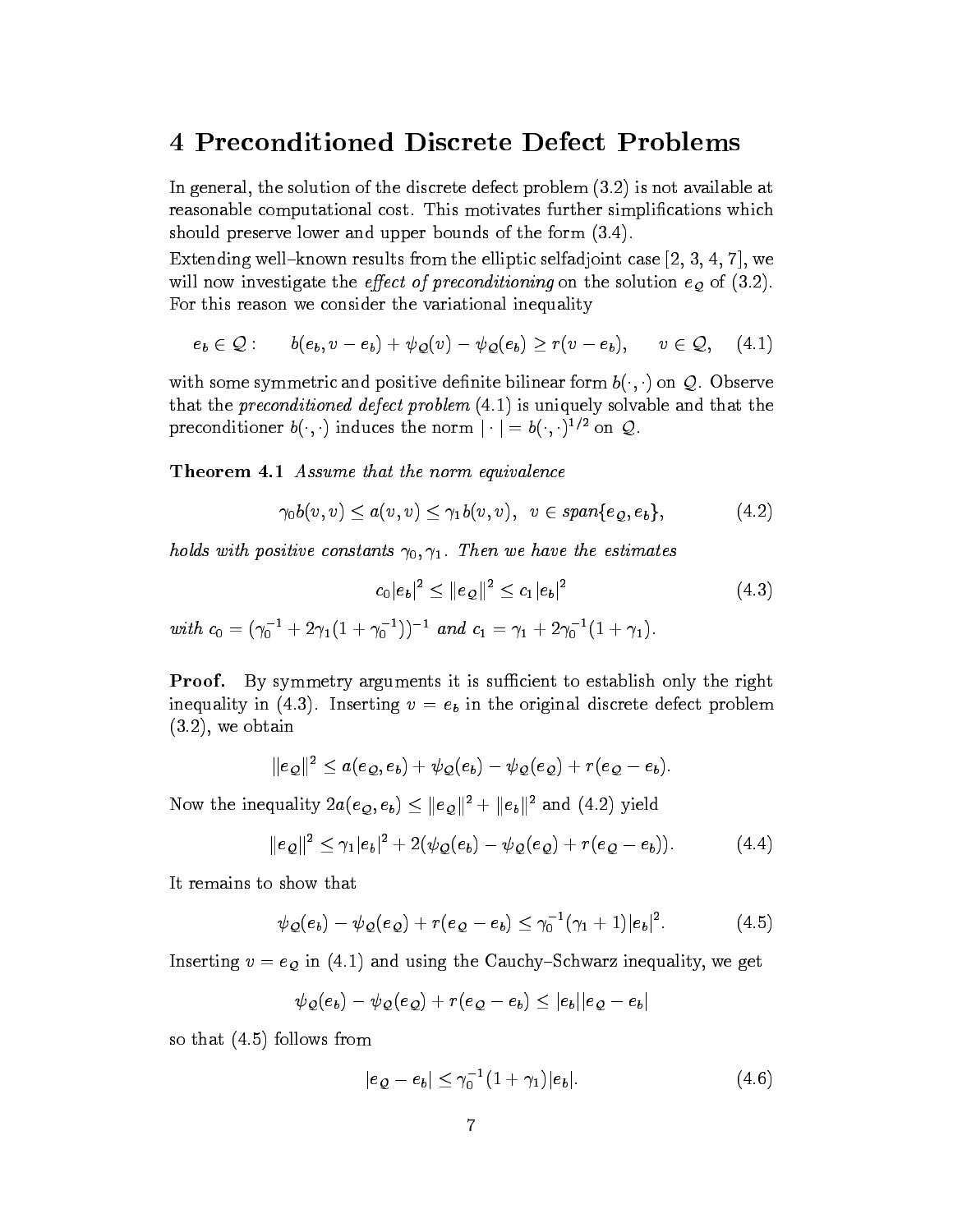In order to prove (4.6), we insert  $v = e_b$  in (3.2) and  $v = e_a$  in the preconditioned problem (4.1). Adding the two resulting inequalities we obtain

$$
a(e_\mathcal{Q},e_b-e_\mathcal{Q})+b(e_b,e_\mathcal{Q}-e_b)\geq 0
$$

which can be reformulated as

$$
\|e_b-e_{\mathcal{Q}}\|^2\leq a(e_b,e_b-e_{\mathcal{Q}})-b(e_b,e_b-e_{\mathcal{Q}}).
$$

The assertion now follows from the Cauchy–Schwarz inequality and  $(4.2)$ .

In the light of Theorem 4.1, we are left with the problem to select a preconditioner  $b(\cdot, \cdot)$  which combines reasonable constants  $\gamma_0$ ,  $\gamma_1$  with a cheap evaluation of  $e_b$ . In analogy to the linear selfadjoint case one might be tempted to construct a preconditioner based on the hierarchical splitting

$$
\mathcal{Q} = \mathcal{S} \oplus \mathcal{V} \tag{4.7}
$$

where the difference space  $V =$  span $\{\lambda_p^{\infty} \mid p \in N_{\mathcal{E}}\}$  consists of the quadratic bubble functions associated with the edges  $\mathcal{E}$  (cf. e.g. [2, 3, 4, 7]). However, in contrast to the linear case the unknowns now become coupled with respect to the functional  $\psi_{\mathcal{Q}}$  as soon as the hierarchical representation is used. Even in simple cases, this coupling cannot be ignored without loosing the reliability of the resulting error estimate [10]. On the other hand, the coupled preconditioned problem is still not solvable with reasonable computational effort.

To find a way out of this dilemma, observe that the constants  $\gamma_0$ ,  $\gamma_1$  appearing in the crucial estimate (4.3) depend only on the local quality of the preconditioner  $b(\cdot, \cdot)$  on the subspace span  $\{e_Q, e_b\} \subset \mathcal{Q}$ . As a consequence, we can expect good results even from very simple preconditioners like the diagonal scaling

$$
b(v, w) = \sum_{p \in \mathcal{N}_{\mathcal{Q}}} v(p) w(p) a(\lambda_p^{\mathcal{Q}}, \lambda_p^{\mathcal{Q}}), \quad v, w \in \mathcal{Q}, \tag{4.8}
$$

#### if  $e_Q$  and  $e_b$  are *high frequency* functions.

In addition, the preconditioned defect equation (4.1) resulting from the diagonal scaling (4.8) consists of independent local subproblems for the nodal values of  $e_b$ . In many applications (involving for example a piecewise quadratic scalar function  $\Phi$ ) these sub-problems can be solved explicitly.

The Theorems 3.1 and 4.1 immediately provide (quite pessimistic) upper bounds for the effectivity rates of the resulting error estimate which increase exponentially with the refinement level. However, this implies at least that the localization preserves a non vanishing error estimate  $|e_b| \neq 0$ , if  $e_{\mathcal{Q}}$  is not zero. Related previous error estimates do not have this property [10].

In the special case of linear elliptic problems the above results can be significantly improved.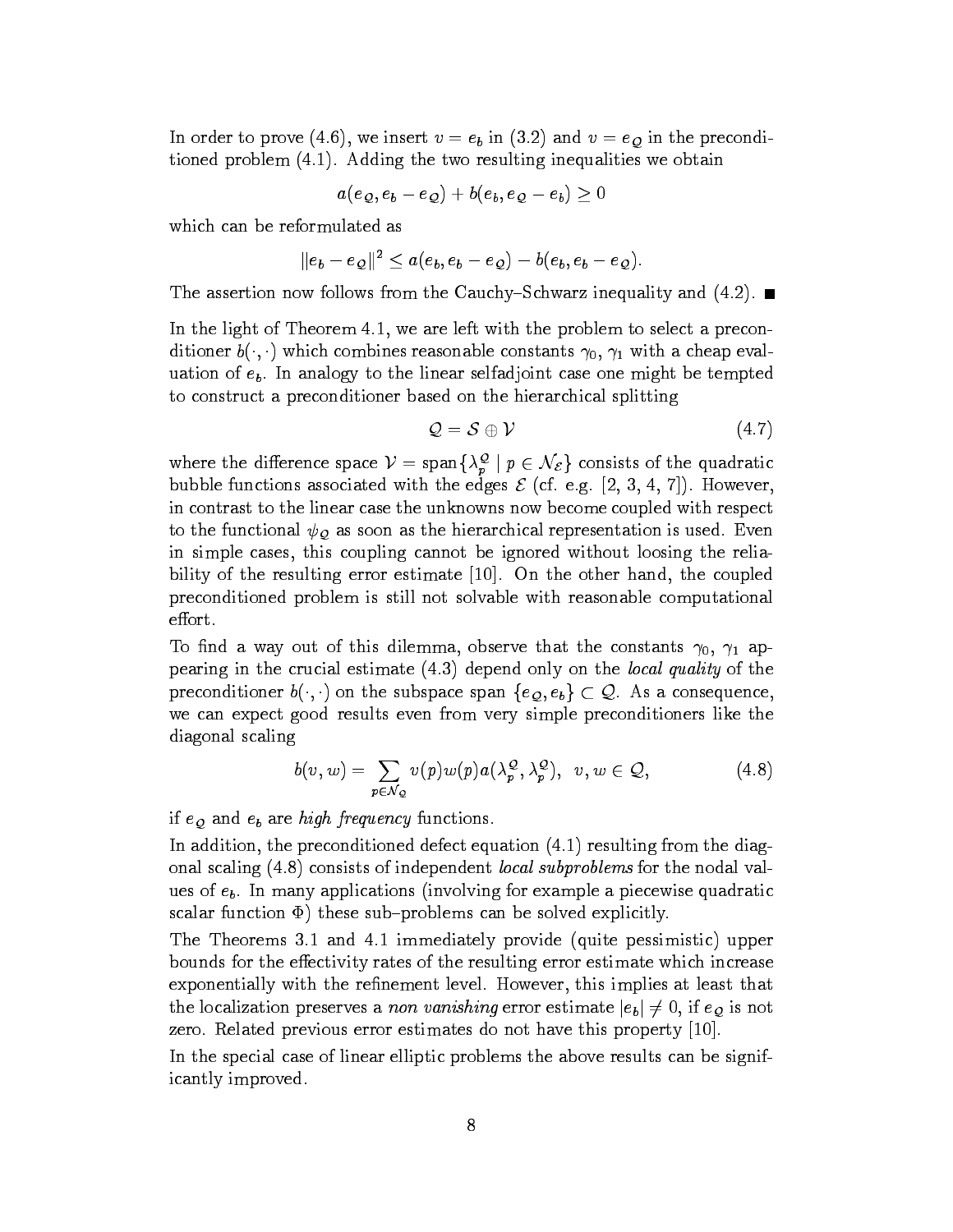**Proposition 4.1** Let the preconditioner  $b(\cdot, \cdot)$  be given by (4.8). Assume that the discrete problem (2.7) has been solved exactly, i.e., i.e., i.e., i.e., i.e., i.e., i.e., i.e., i.e.,  $\alpha$  $\tilde{u} = u_{\mathcal{S}}$ . Then the estimates (4.3) hold with constants depending only on the ellipticity of  $a(\cdot, \cdot)$  and on the shape regularity of  $\mathcal T$ .

**Proof.** Let us consider the hierarchical splitting (4.7). For given  $v \in \mathcal{Q}$ the superscripts S and V will indicate the contributions  $v^S \in S$  and  $v^V \in V$ of the unique decomposition  $v = v^* + v^*$  , we will make use of the bilinear forms

$$
\hat{a}(v,w)=a(v^\mathcal{S},w^\mathcal{S})+\sum_{\bm{p}\in\mathcal{N}_\mathcal{E}}v^\mathcal{V}(\bm{p})w^\mathcal{V}(\bm{p})a(\lambda_{\bm{p}}^\mathcal{Q},\lambda_{\bm{p}}^\mathcal{Q})
$$

and

$$
\hat{b}(v,w)=\sum_{p\in\mathcal{N}}v^{\mathcal{S}}(p)w^{\mathcal{S}}(p)a(\lambda_{p}^{\mathcal{Q}},\lambda_{p}^{\mathcal{Q}})+\sum_{p\in\mathcal{N}_{\mathcal{E}}}v^{\mathcal{V}}(p)w^{\mathcal{V}}(p)a(\lambda_{p}^{\mathcal{Q}},\lambda_{p}^{\mathcal{Q}})
$$

defined on  $Q$ . Observe that both preconditioners are based on the hierarchical splitting  $(4.7)$  and subsequent diagonalization. Using the standard affine transformation technique in a similar way as for example in [4, 2], it can be shown that the norm equivalences

$$
b(v, v) \asymp \ddot{b}(v, v), \qquad \hat{a}(v, v) \asymp a(v, v) \tag{4.9}
$$

hold for all  $v \in \mathcal{Q}$ . Here the abbreviation  $x \times y$  stands for the estimates  $\mathcal{L}_{\mathcal{G}}$  we construct constants c, C depending only on the entrepries  $\mathcal{G}$  or  $\mathcal{G}(i,j)$ and on the shape regularity of T . Using the preconditioners  $a(\cdot, \cdot)$  and  $b(\cdot, \cdot)$ in the preconditioned defect problem  $(4.1)$ , we obtain the corrections  $e_{\hat{a}}$  and  $\epsilon$ <sub>b</sub>, respectively. Now the estimates the estimates

$$
|e_b|^2 \asymp \hat{b}(e_{\hat{b}}, e_{\hat{b}}), \qquad \hat{a}(e_{\hat{a}}, e_{\hat{a}}) \asymp ||e_{\mathcal{Q}}||^2 \tag{4.10}
$$

are an immediate consequence of Theorem 4.1. The crucial question is how to relate  $b(\epsilon^2_b, \epsilon^2_b)$  to  $a(\epsilon^a_a, \epsilon^a_a)$ .

Here we make heavily use of the assumption  $\Phi \equiv 0$ . In this case the discrete defect problem (3.2) reduces to the variational equality

$$
e_{\mathcal{Q}} \in \mathcal{Q} : \qquad a(e_{\mathcal{Q}}, v) = r(v), \qquad v \in \mathcal{Q}. \tag{4.11}
$$

**ILEPRACING**  $a(\cdot, \cdot)$  **by the preconditioner**  $b(\cdot, \cdot)$ **, the linear and the quadratic** contribution of  $e_{\hat{b}} = e_{\hat{b}} + e_{\hat{b}}$  are completely decoupled. The same happens if the other hierarchical preconditioner  $\hat{a}(\cdot, \cdot)$  is used. Applying in addition that  $r(v) = 0$  holds for all  $v \in S$  (a consequence of the second assumption  $\tilde{u} = u_{\mathcal{S}}$ , we get

$$
e_{\hat{b}}^{\mathcal{S}} = e_{\hat{a}}^{\mathcal{S}} = 0, \qquad e_{\hat{b}}^{\mathcal{V}} = e_{\hat{a}}^{\mathcal{V}}.
$$
 (4.12)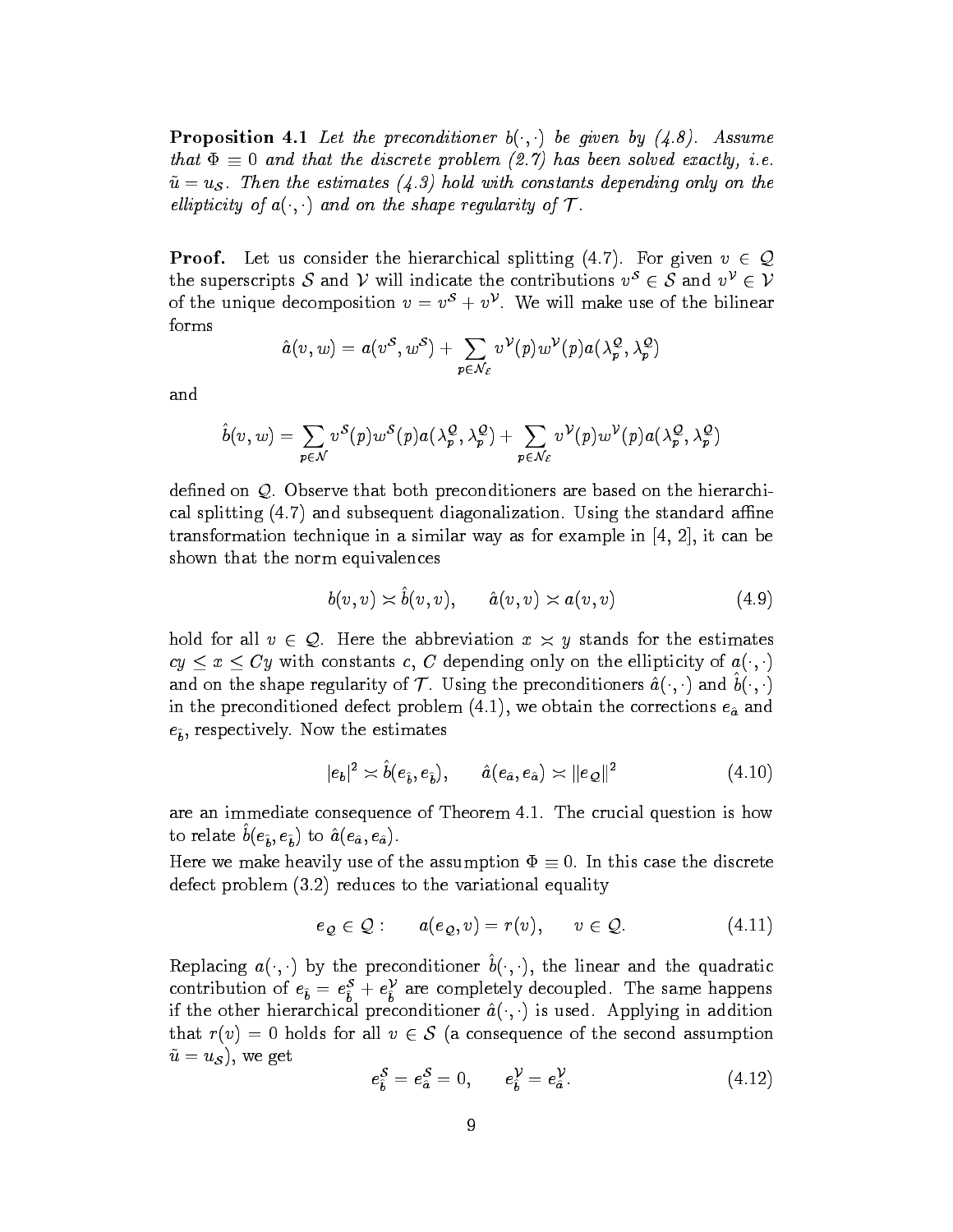This clearly yields  $b(\epsilon^{\mu}_b, \epsilon^{\nu}_b) = a(\epsilon^{\mu}_a, \epsilon^{\mu}_a)$  and the assertion follows from (4.10).  $\blacksquare$ 

The above result reminds to related properties of *cascadic iterations* as introduced by Deu
hard [11] and further analyzed by Shaidurov [12] and Bornemann and Deu
hard [13]. A similar estimate can be also found in [2].

Proposition 4.1 can be extended to variational inequalities under severe restrictions on the behavior of the discrete free boundary [21]. The main difficulty is that the equations (4.12) are no longer valid because now the linear and the quadratic parts of  $e^{\phi}$  and  $e^{\phi}$  remain coupled with respect to the nonlinear functional  $\psi_{\mathcal{Q}}$ . This basic problem was already mentioned above.

Nevertheless Proposition 4.1 gives some motivation to assume that the correction  $e_{\mathcal{Q}}$  is a high frequency function. Then Theorem 4.1 assures that  $|e_b|$ provides reasonable lower and upper bounds for the exact correction  $||e_{Q}||$ . This heuristic reasoning is strengthened by our numerical experiments reported below.

To increase the robustness (and unfortunately the computational costs) of the a posteriori error estimation one may consider the iterative solution of the discrete defect problem (3.2) as suggested in [21].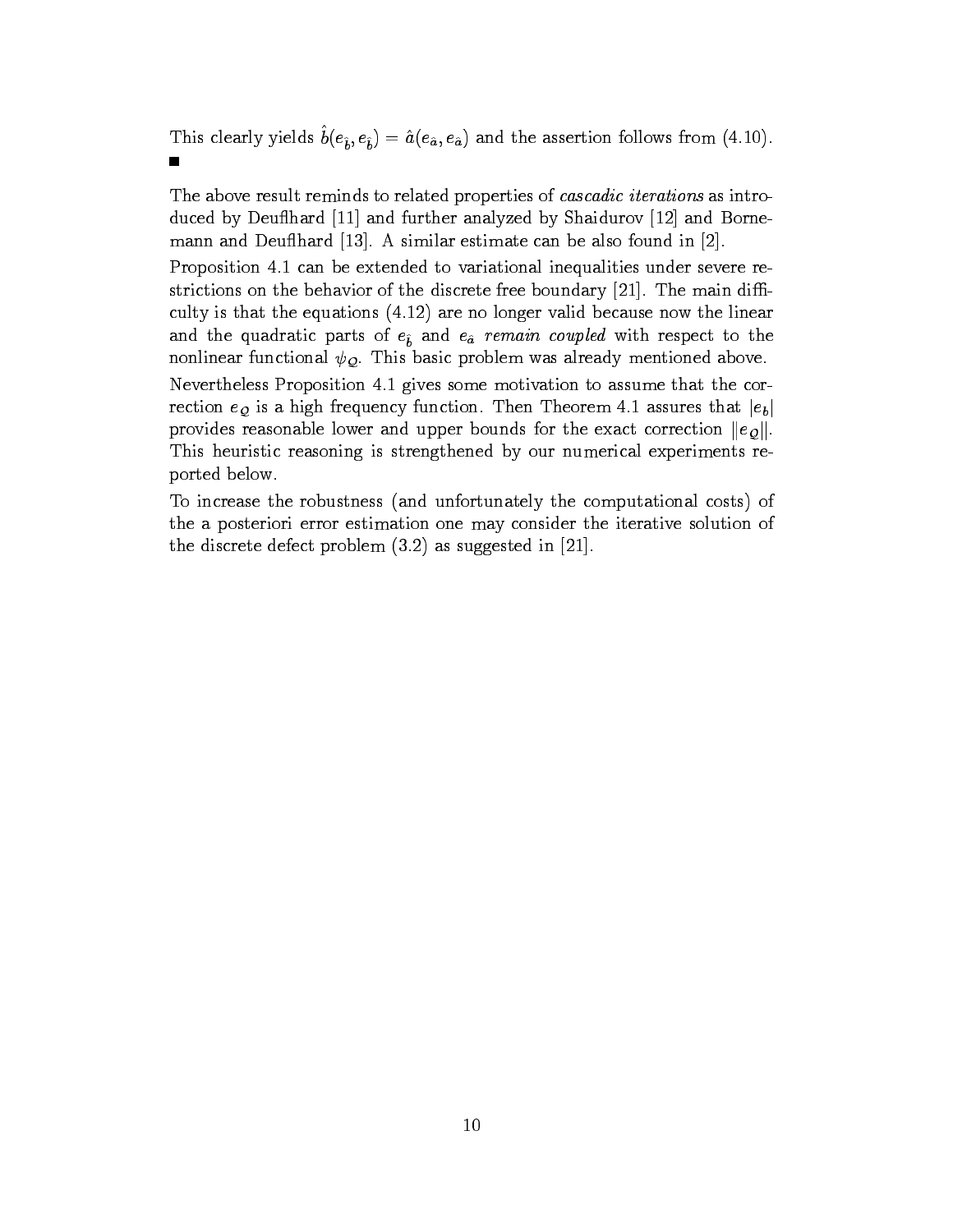#### 5 Numerical Experiments

A posteriori estimates of the approximation error are typically used as part of an adaptive multilevel method in order to provide stopping criteria for the complete algorithm and local error indicators for the adaptive refinement. Based on the global estimate  $|e_b|$  as resulting from (4.1) with diagonal scaling (4.8) we select local error indicators as follows.

Using the hierarchical splitting  $(4.7)$  we decompose  $e_b$  according to

$$
e_b=e_b^{\mathcal{S}}+e_b^{\mathcal{V}},\quad e_b^{\mathcal{S}}\in\mathcal{S},\quad e_b^{\mathcal{V}}\in\mathcal{V}.
$$

Here  $e_b^*$  and  $e_b^*$  represent the low and high frequency parts of  $e_b$ . In analogy to the linear selfadjoint case we want to refine the given triangulation  $\mathcal T$  in such regions where the high frequency contributions deteriorate the overall accuracy. Hence, the local contributions  $\eta_p$ ,

$$
\eta_p=e_b^{\mathcal{V}}(p)^2a(\lambda_p^\mathcal{Q},\lambda_p^\mathcal{Q}),\qquad p\in\mathcal{N}_\mathcal{E},
$$

of  $|e_{b}^{\nu}|^{2} = \sum_{p \in \mathcal{N}_{\mathcal{E}}} \eta_{p}$  are used as *local error indicators*. If  $\eta_{p}$  exceeds a certain threshold  $\bar{\eta}$  then the two triangles containing p are marked for refinement. The threshold  $\bar{\eta}$  is computed by extrapolation [22]. Marked triangles are subdivided into four congruent subtriangles. Additional refinement may be necessary for structural reasons. See for example Bank [23] or Deu
hard, Leinen, and Yserentant [2] for further information.

An adaptive cycle consists of discretization, iterative solution and adaptive refinement of the given triangulation. An adaptive algorithm is producing a sequence of triangulations  $\mathcal{T}_j$ , of corresponding approximations  $\tilde{u}_j$  and of error estimates  $|e_{k}^{2}|$ ,  $\eta = 0, \ldots$ , by inductive application of adaptive cycles to  $\sim$  below the set of  $\sim$ an intentionally coarse initial triangulation  $\mathcal{T}_0$ . The algorithm stops, if the estimated error is bounded by some prescribed accuracy TOL,

$$
|e_b^j| \leq \text{TOL}.\tag{5.1}
$$

The refinement level  $j$  counts the number of adaptive cycles while the refinement depth of  $\mathcal{T}_j$  denotes the maximal number of successive refinements applied to an initial triangle  $t \in \mathcal{T}_0$ . For selfadjoint elliptic problems a theoretical justication of a similar adaptive approach was recently given by Dorfler [24].

An estimate of the *relative approximation error* is given by  $100 \cdot |e^2_b| / ||u_i|| \%$ .  $\sim$  below the set of  $\sim$ In the following numerical examples, we approximate the solution with an (estimated) accuracy of 5%. Equivalently, the algorithm stops, if (5.1) is satisfied with TOL =  $0.05 \cdot ||\tilde{u}_i||$ .

The discrete problems (2.7) occurring on each refinement level are solved iteratively using monotone multigrid methods as introduced by Kornhuber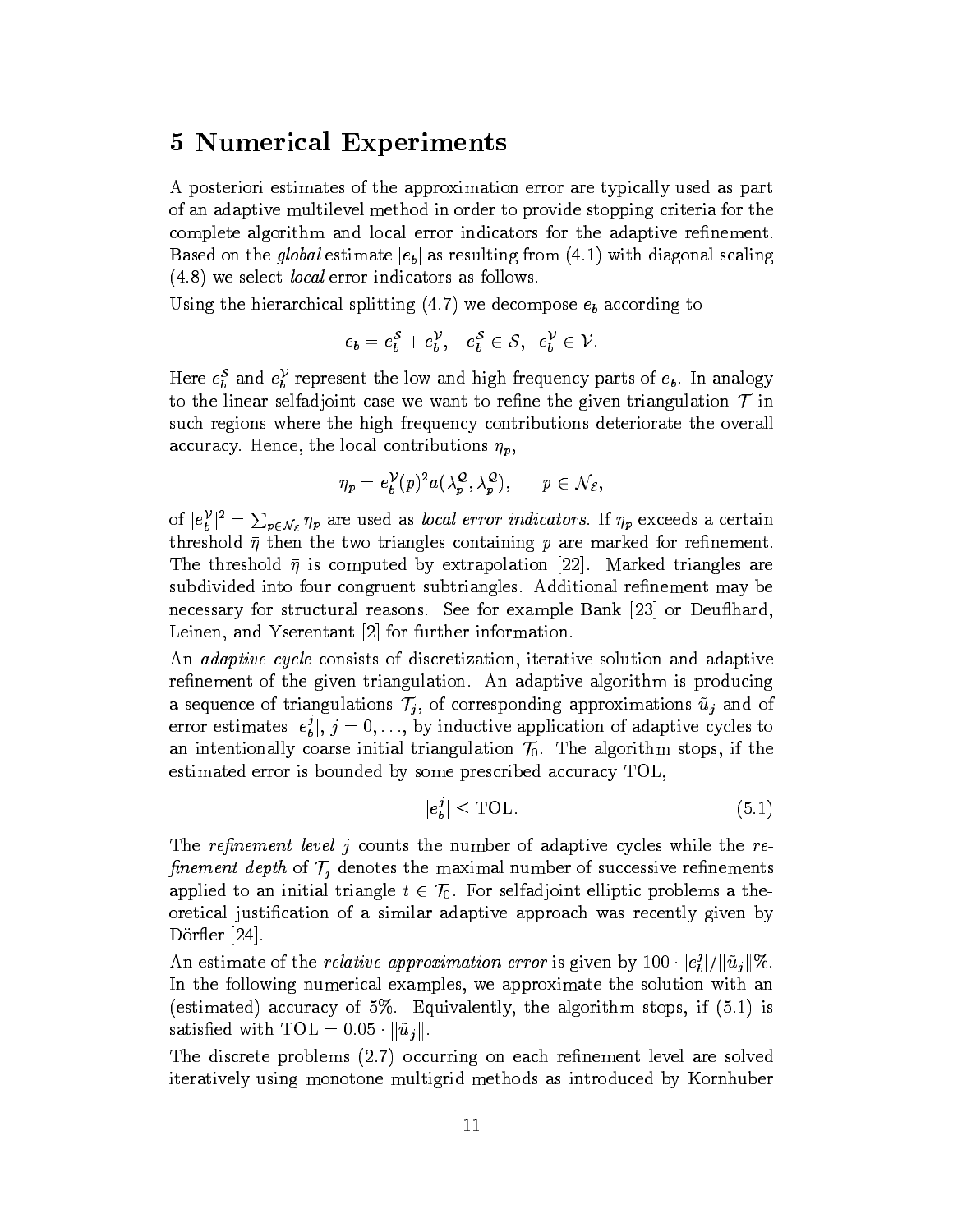[19, 20]. Denoting the iterates on level *j* by  $u_j, u_j, \ldots$ , the *relative algebraic error* of the  $\nu$ -th iterate is estimated by  $100 \cdot ||u_j^* - u_j^*|| / ||u_j^*||$  w. We refer to [21] for a theoretical justincation. The iterate  $u_j := u_j^{++}$  is accepted as soon as the estimated relative algebraic error of  $u_j^-$  is less than 0.5% (assuming that  $u_j^+$  is even more accurate than  $u_j^+$ ).

Ignoring constants, let us for the moment assume that our estimates are representing the algebraic and the approximation error exactly. Then the above stopping criterion for the algebraic solver clearly implies the algebraic accuracy assumption (3.6) with  $\beta_a = 1/9$  as long as the relative approximation error is greater than  $5\%$ , i.e. until the final level is reached. On the final level this inequality still holds with  $\beta_a = 1/4$ , if the relative approximation error on this level is still greater than 2:5%, i.e. if it is not reduced by more than a factor of 2 in the final refinement step. This is a reasonable assumption, because asymptotically the discretization error is well-known to decrease at most linearly with the maximal stepsize which in turn can be only halved in each refinement step.

The implementation was carried out in the framework of a recent  $C++$  version of the finite element toolbox KASKADE [25].

Example 5.1: Obstacle Problem We consider the numerical solution of the obstacle problem

$$
u \in \mathcal{K} : \qquad \mathcal{J}(u) \leq \mathcal{J}(v), \qquad v \in \mathcal{K}, \tag{5.2}
$$

where  $\mathcal{M}$  is defined in (2.2) and the closed convex set  $\mathcal{M}$  is given by the convex set  $\mathcal{M}$ 

$$
\mathcal{K}=\{v\in H^1_0(\Omega)\mid v(x)\leq \varphi(x) \text{ a.e. in }\Omega\}
$$

with some obstacle function  $\varphi \in H_0^1(\Omega)$ . It is easily checked that (5.2) can be rewritten in the form of our general problem (2.1) with the scalar function  $\Phi$  given by  $(2.4)$ .

In our numerical computations we select the quadratic form  $a(\cdot,\cdot)$  and the right hand side  $\ell(\cdot)$  according to

$$
a(v,w)=\int_{\Omega}(\partial_1 v\partial_1 w+\partial_2 v\partial_2 w)\;dx,\ \ \, \ell(v)=2C\int_{\Omega}v\;dx
$$

and the obstacle function is given by  $\varphi(x) = \text{dist}(x, \text{out}) , \, x \in \Omega$ . Finally let  $\blacksquare$ 

The resulting obstacle problem  $(5.2)$  is modeling the elasto-plastic torsion . The active points (where uses sections (where uses active points (where u(x)  $\mu$  $\alpha$ ,  $\alpha$ ,  $\beta$ ,  $\alpha$ ,  $\beta$ ,  $\beta$ ,  $\alpha$ ,  $\beta$ ,  $\alpha$ ,  $\beta$ ,  $\alpha$ ,  $\beta$ ,  $\alpha$ ,  $\beta$ ,  $\alpha$ ,  $\beta$ ,  $\alpha$ ,  $\beta$ ,  $\alpha$ ,  $\beta$ ,  $\alpha$ ,  $\beta$ ,  $\beta$ ,  $\alpha$ ,  $\beta$ ,  $\beta$ ,  $\alpha$ ,  $\beta$ ,  $\alpha$ ,  $\beta$ ,  $\alpha$ ,  $\beta$ ,  $\alpha$ ,  $\beta$ ,  $\alpha$ ,  $\beta$ ,  $\alpha$ , elastic in inactive points. The solution <sup>u</sup> represents the stress potential and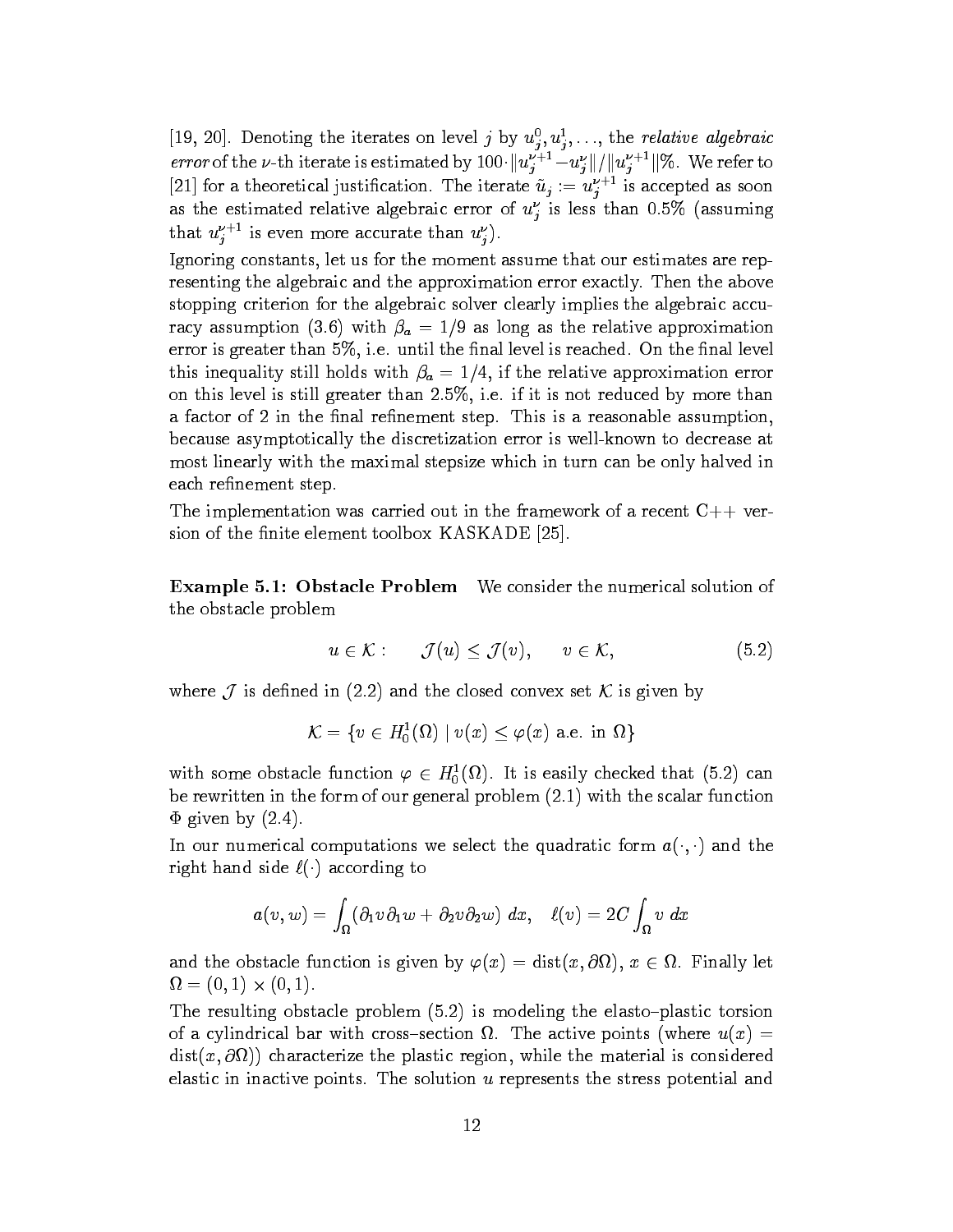the applied twist angle is expressed by the parameter  $C$ . We refer for example to Rodrigues [26] for further information.

The inaction is located along the diagonals of  $\mathbf{A}$ traryly small with increasing  $C$ . This leads to various numerical difficulties so that  $(5.2)$  has become a well-established test example  $[10, 16, 19, 27, 28, 29]$ . Following [10], we chose the parameter  $C = 15$  and the initial triangulation  $\mathcal{T}_0$  as depicted in Figure 5.1.



Figure 5.1: Initial Triangulation  $\mathcal{T}_0$ 



Figure 5.2: Final Triangulation  $\mathcal{T}_9$  and Approximate Free Boundary

Starting with  $\mathcal{T}_0$ , our adaptive algorithm generates a sequence of successively refined triangulations  $\mathcal{T}_0,\ldots,\mathcal{T}_9$  and of corresponding approximations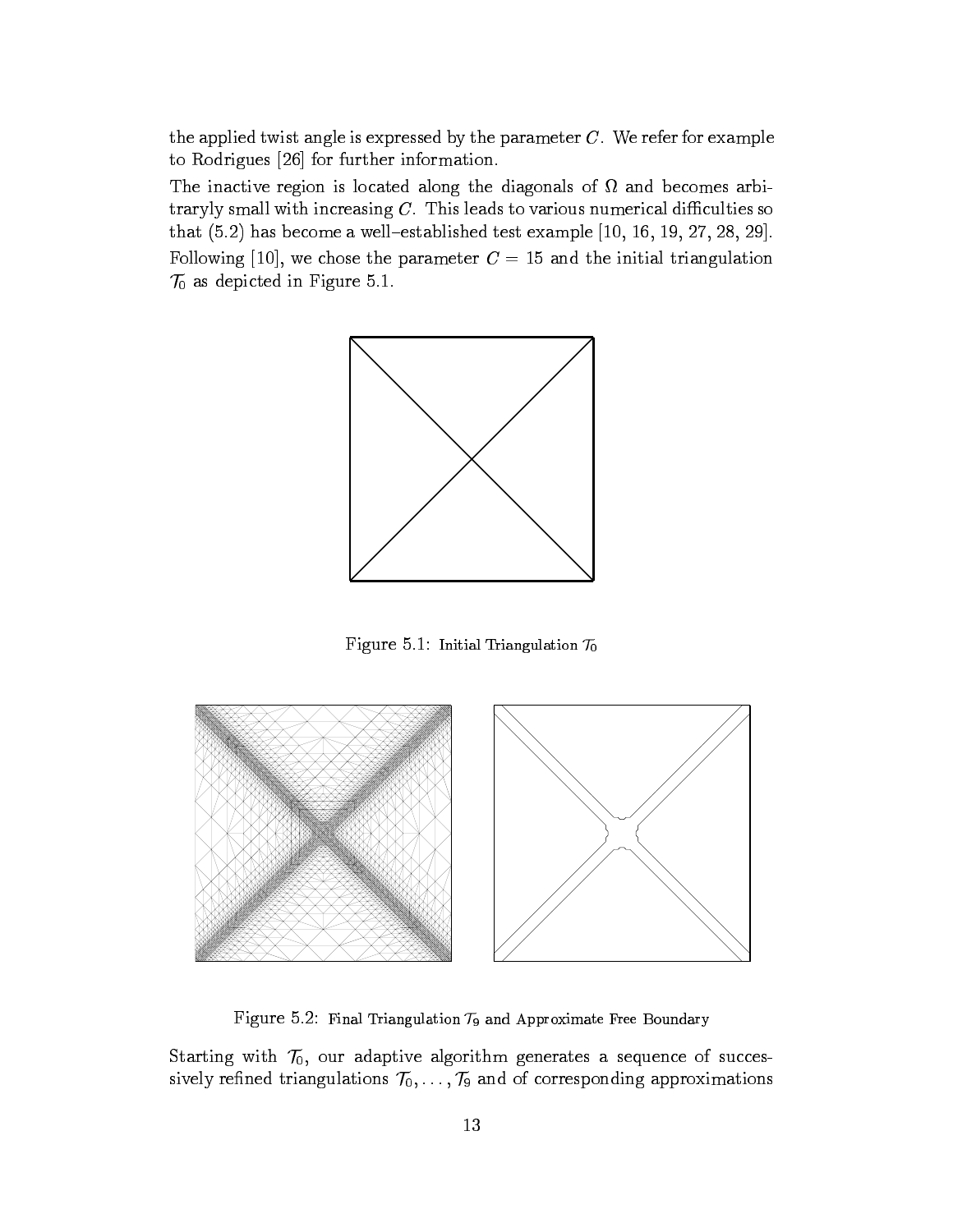$\tilde{u}_0, \ldots, \tilde{u}_9$ . The final triangulation  $\mathcal{T}_9$  is depicted in the left picture of Figure 5.2. The right picture shows the (discrete) free boundary of the final approximation  $\tilde{u}_9$ . Observe that  $\mathcal{T}_9$  is almost uniformly refined in the inactive region and as coarse as possible in the remaining part of . As the (piecewise linear) obstacle is represented exactly by the finite element approximations, this triangulation is well-suited to the actual problem. The very thin inactive region has no adequate representation on the coarse grids. Even if  $\mathcal{T}_0$  is uniformly refined, all nodal points remain active up to the 3rd refinement level. Hence, the detection and location of the inactive region is a quite challenging task for an adaptive scheme.

The complete approximation history is reported in Table 1. In the fourth column we report the estimates  $100 \cdot |e_b^*|/ \Vert u_j \Vert$  % of the relative approximation  $\sim$  below the set of  $\sim$ errors on the levels  $j = 0, \ldots, 9$ . To check the quality of these error estimates we consider the *effectivity* index  $\kappa_i$ 

$$
\kappa_j = |e_b^j|/||u - \tilde{u}_j||, \ \ j = 0, \dots, 9. \tag{5.3}
$$

A computable approximation of  $\kappa_i$  is obtained by replacing the exact solution  $u$  by the approximation resulting from two further uniform refinements of the final triangulation  $\mathcal{T}_9$ .

| Level |                | Depth   Nodes | est. Error | Effectivity |
|-------|----------------|---------------|------------|-------------|
| 0     | 0              | 1             | $38.5\%$   | 2.5         |
|       |                | 5             | 38.5 %     | 2.5         |
| 2     | $\overline{2}$ | 13            | 27.4 %     | 1.8         |
| 3     | 3              | 53            | 21.9 %     | 1.5         |
| 4     | 4              | 93            | 17.9 %     | 1.2         |
| 5     | 5              | 277           | 13.5 %     | 1.0         |
| 6     | 5              | 357           | 12.8 %     | 1.0         |
| 7     | 5              | 713           | 10.3~%     | 1.5         |
| 8     | 6              | 1577          | $5.40\%$   | 1.6         |
| 9     |                | 5905          | $2.81\%$   | 1.7         |

|  | Table 1. Approximation History |  |
|--|--------------------------------|--|
|--|--------------------------------|--|

Observe that the resulting effectivity indices can be interpreted as

$$
0.39|e_b^j| \le ||u - \tilde{u}_j|| \le |e_b^j|, \quad j = 0, \ldots, 9,
$$

with even better results on the fine levels. Hence, our error estimate works satisfactory throughout the approximation. A comparable a posteriori error estimator [10, 8, 9] fails for this example, because it does not detect the inactive region and thus provides the error estimate zero on the first levels. It is interesting that the approximation history given in Table 1 is very similar to related results in  $[10]$  where a considerably more expensive semi-local error estimate has been used.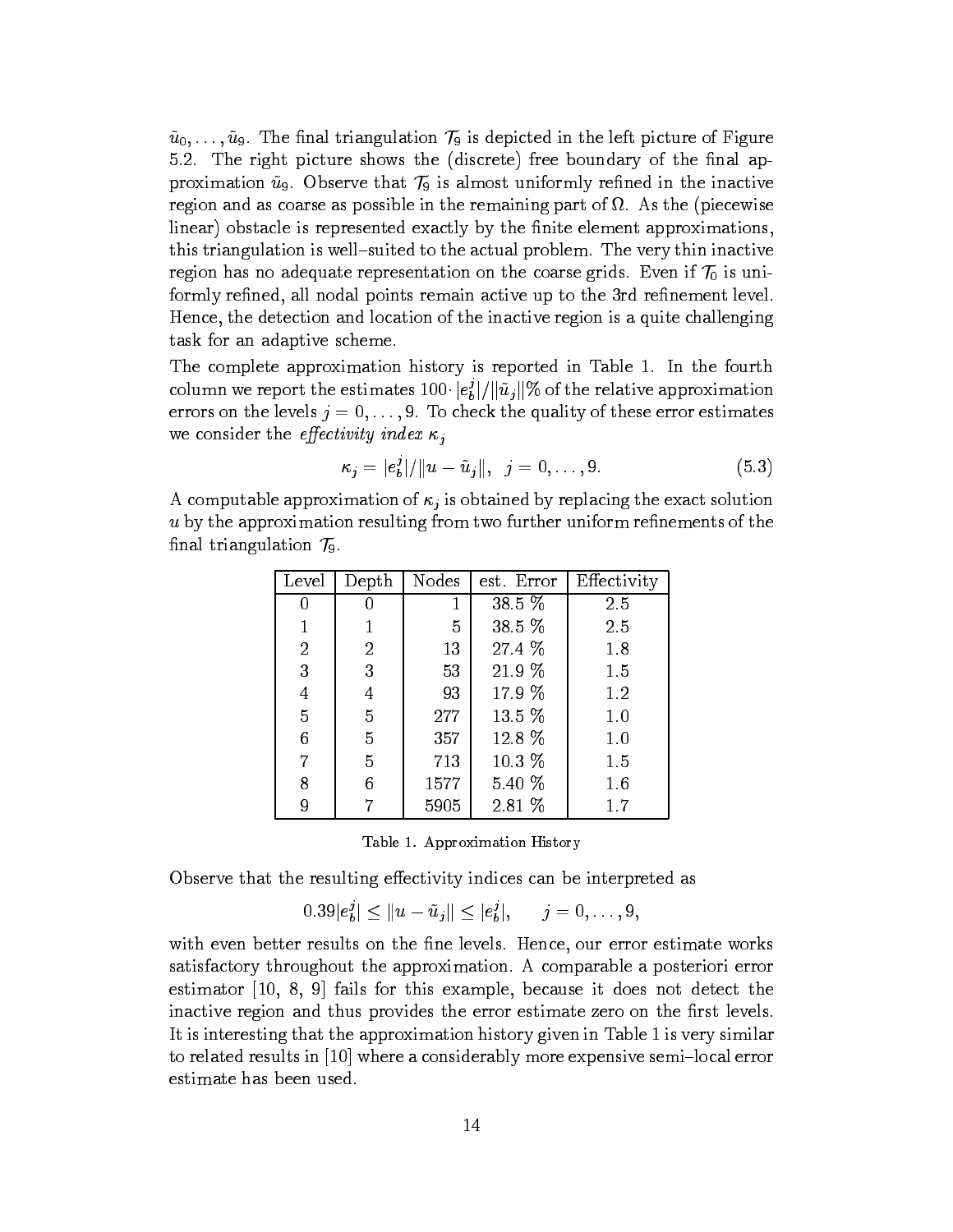Example 5.2: A Semidiscrete Stefan Problem The nonlinear evolution equation

$$
\frac{\partial}{\partial t} \mathcal{H}(U) - \Delta U = F, \quad \text{in } \Omega \times (0, T), \tag{5.4}
$$

with suitable initial and boundary conditions describes the heat conduction in the change of phase. For phase of phase. F is a body heating term and the phase. F is a body heating term and the change of phase. F is a body heating term and the change of phase. F is a body heating term and the chan generalized enthalpy  $H$  is a scalar maximal monotone multifunction,

$$
\mathcal{H}(z) = \begin{cases}\n\mathbf{c}_1(z-\theta_0)/k_1 & \text{if } z < \theta_0 \\
\mathbf{[0,L]} & \text{if } z = \theta_0, \quad z \in \mathbb{R}, \\
\mathbf{c}_2(z-\theta_0)/k_2 + L & \text{if } z > \theta_0\n\end{cases} \tag{5.5}
$$

which is set-valued at the phase change temperature  $\theta_0$ . The unknown generalized temperature  $U$  is resulting from the standard Kirchhoff transformation  $U = k_1 \theta$  for  $\theta < \theta_0$  and  $U = k_2 \theta$  for  $U > \theta_0$  of the physical temperature  $\theta$ . The positive constants  $c_i, k_i, i = 1, 2$ , describe the thermal properties in the two different phases and  $L > 0$  stands for the latent heat.

Discretizing (5.4) in time by the backward Euler scheme with respect to some step size  $\tau > 0$ , the spatial problems at the different time levels  $t_k = k\tau$  can be identified with problems of the form (2.1). The solution  $u = U_{\tau}(\cdot, t_{k})$ is the approximation at the actual time step, the bilinear form  $a(v, w) =$  $\tau(\nabla v, \nabla w)$  is generated by the Laplacian and the functional  $\ell$  is given by  $\ell(v)=(\tau F_{\bm{k}}+H_{\bm{k-1}}, v)$  with  $F_{\bm{k}} = F(\cdot, t_{\bm{k}})$  and an appropriate selection  $H_{\bm{k-1}} \in$  $\mathcal{H}(U_\tau(\cdot, t_{k-1}))$ . Finally, we choose  $a_i = c_i/\kappa_i$ ,  $i = 1, 2$ , and  $s_1 = 0$ ,  $s_2 = L$ so that H is the subdifferential of the piecewise quadratic function  $\Phi$  defined in  $(2.5)$ . This semi-discretization has been used to establish existence and uniqueness of a weak solution  $U$  (see e.g. Jerome [30]) and also provides a general framework for a variety of numerical methods.

Adaptive techniques for the two-phase Stefan problem have been derived by Nochetto, Paolini, and Verdi [31, 32]. In contrast to our approach which is aiming at the adaptive solution of the spatial problems up to a certain accuracy, their local error indicators concentrate exclusively on an efficient resolution of the free boundary.

We will consider a model problem due to Ciavaldini  $[33]$ . The space-time  $\alpha$  ) is given by  $\alpha$ ,  $\alpha$  ,  $\alpha$  ,  $\alpha$  ,  $\alpha$  ,  $\alpha$  ,  $\alpha$  ,  $\alpha$ ,  $\alpha$  ,  $\alpha$  ,  $\alpha$  ,  $\alpha$  ,  $\alpha$  ,  $\alpha$  ,  $\alpha$  ,  $\alpha$  ,  $\alpha$  ,  $\alpha$  ,  $\alpha$  ,  $\alpha$  ,  $\alpha$  ,  $\alpha$  ,  $\alpha$  ,  $\alpha$  ,  $\alpha$  ,  $\alpha$  ,  $\alpha$  ,  $\alpha$  ,  $\alpha$  , data are  $c_1 = 2, k_1 = 1, c_2 = 6, k_2 = 2$  and  $\theta_0 = 0, L = 1$ . Using the right hand side

$$
F(x,t) = \left\{ \begin{array}{ll} c_1 exp(-4t) - 4k_1 & \text{if } \theta < 0 \\ c_2 exp(-4t) - 4k_2 & \text{if } \theta > 0 \end{array} \right. , \;\; x \in \Omega, \; t > 0,
$$

the Kirchhoff transformation U of the physical temperature  $\theta$  given by

$$
\theta(x_1,x_2,t)=(x_1-0.5)^2+(x_2-0.5)^2-exp(-4t)/4,\;\;(x_1,x_2)\in \Omega, t\geq 0,
$$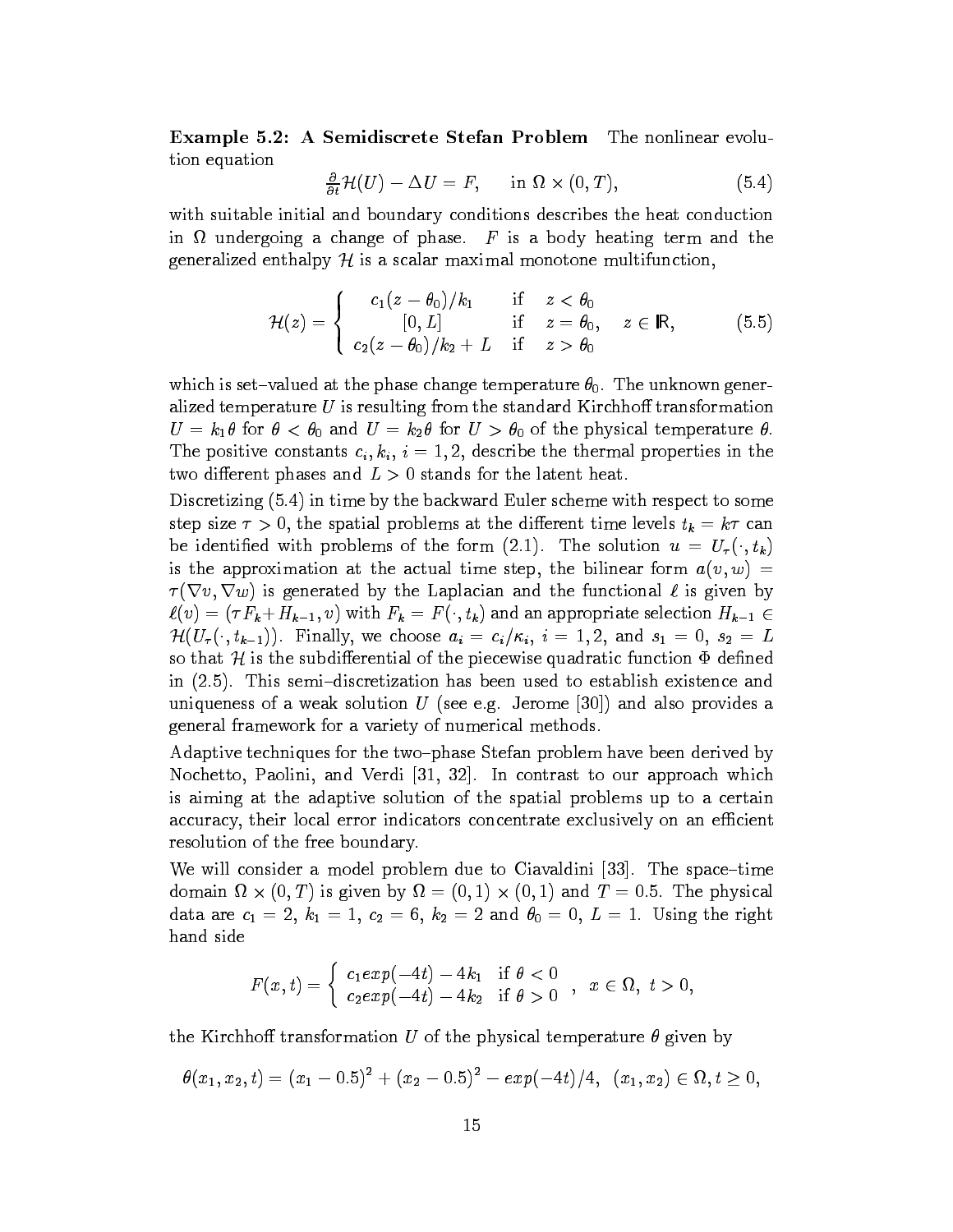is the exact solution of (5.4) with the corresponding initial and boundary conditions. For the semi-discretization in time we choose the uniform step size  $\tau = 0.0125$ .

Recall that an estimated accuracy of 5% is required on each time level. We always start with initial triangulation  $\mathcal{T}_0$  as shown in Figure 1.

The evolution of the solution is illustrated in Figure 5.3 showing the discrete interface and the approximate physical solution along the diagonal  $x_1 = x_2$ for the first and the last time step. The corresponding final triangulations are depicted in Figure 5.4. In both cases the refinement concentrates on the lack of regularity at the interface.



Figure 5.3: Discrete Interfaces and Diagonal Cuts for the First and the Last Time Step

The complete approximation history for the first time step is given in Table 2 where the effectivity rates are computed according to  $(5.3)$ . On the subsequent time levels we found similar results.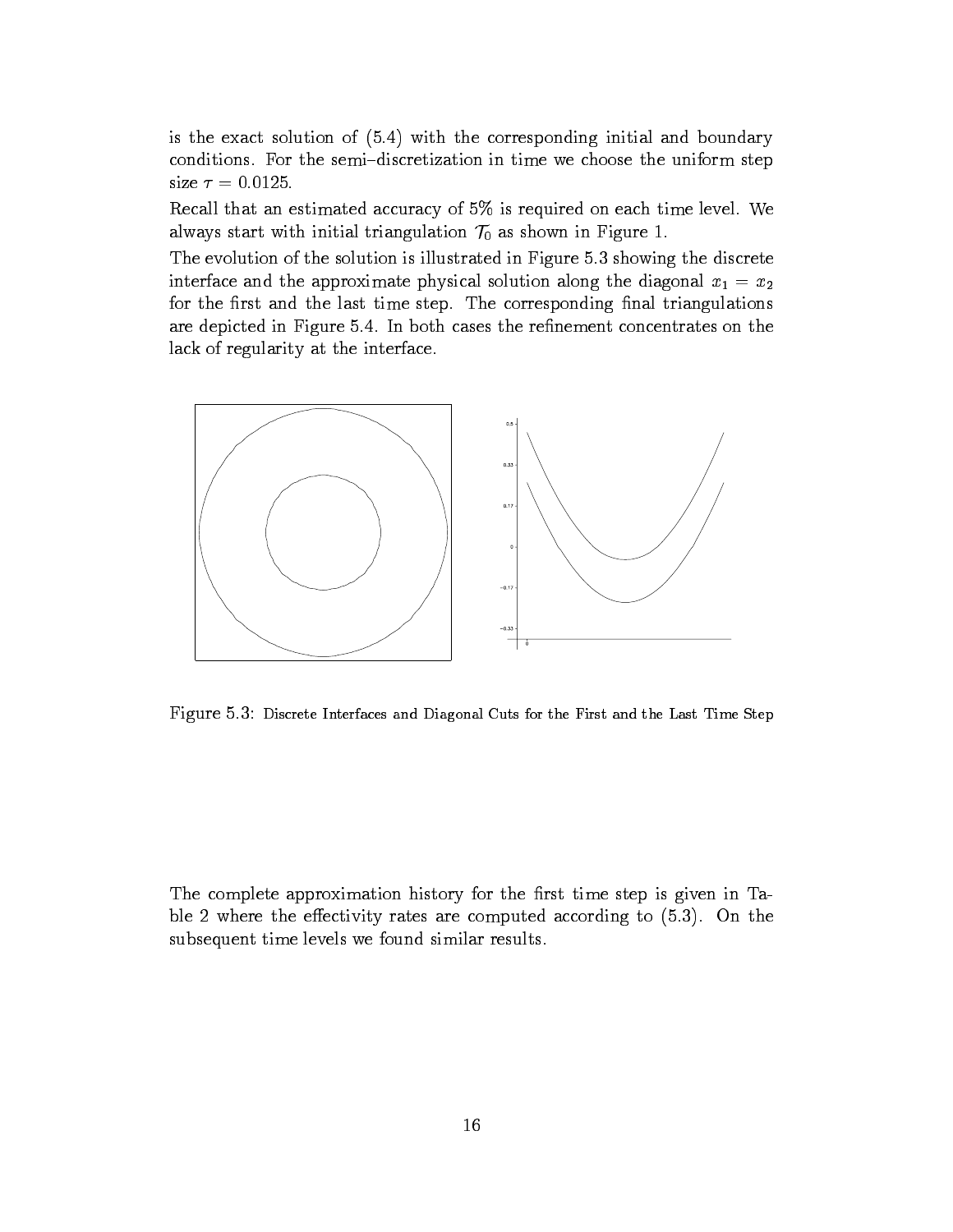

Figure 5.4: Final Triangulations for the First and the Last Time Step

| Level | Depth          | Nodes | est. Error | Effectivity |
|-------|----------------|-------|------------|-------------|
| 0     | 0              | 1     | 160 %      | 0.14        |
| 1     |                | 5     | 193 %      | 0.65        |
| 2     | $\overline{2}$ | 25    | 190 %      | 2.0         |
| 3     | 3              | 65    | 56.8 %     | 0.80        |
| 4     | 4              | 261   | 36.7 %     | 1.8         |
| 5     | 5              | 409   | 24.0 %     | 0.96        |
| 6     | 5              | 517   | 17.2 %     | 0.84        |
| 7     | 6              | 717   | 13.1 %     | 0.90        |
| 8     | 7              | 1225  | 7.9 %      | 0.62        |
| 9     | 7              | 1629  | 6.9 %      | 0.98        |
| 10    | 7              | 2133  | 5.9 %      | 1.0         |
| 11    |                | 3149  | 4.4 %      | 0.92        |

Table 2. Approximation History for the First Time Step

As in the previous example we observe a similar efficiency and reliability of our adaptive algorithm as for related linear selfadjoint problems.

Acknowledgements. The author is deeply indebted to P. Deu
hard and his former colleagues from the Konrad-Zuse-Center in Berlin for numerous fruitful discussions during the preparation of this work. Special thanks to R. Beck and B. Erdmann for invaluable computational assistance and to the referee for important remarks and suggestions.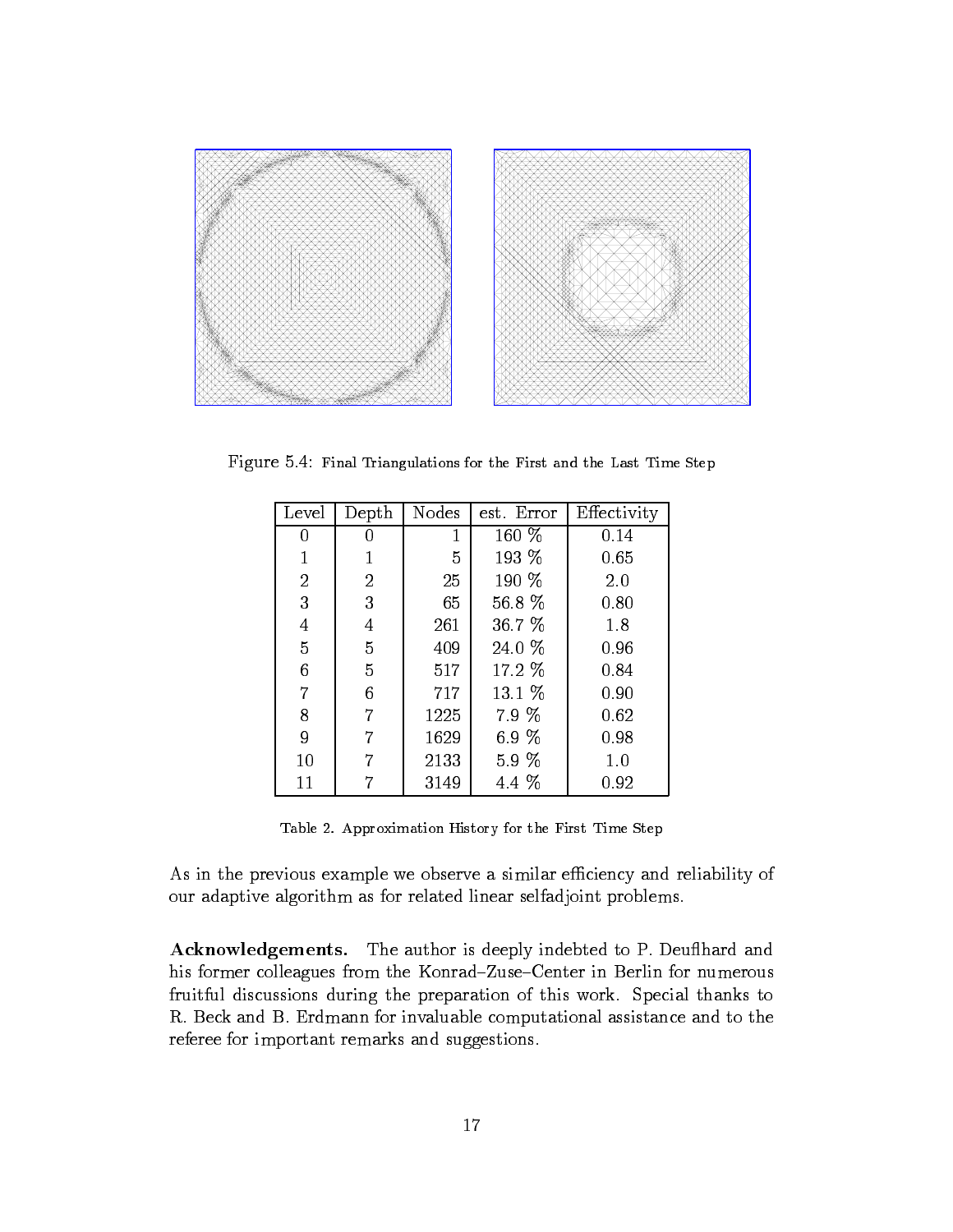### Bibliography

- [1] O.C. Zienkiewicz, J.P. De S.R. Gago, and D.W. Kelly. The hierarchical concept in finite element analysis. Computers  $\mathcal C$  Structures, 16:53-65, 1983.
- [2] P. Deu
hard, P. Leinen, and H. Yserentant. Concepts of an adaptive hierarchical finite element code. IMPACT Comput. Sci. Engrg., 1:3-35, 1989.
- [3] F.A. Bornemann, B. Erdmann, and R. Kornhuber. Adaptive multilevel methods in three space dimensions. J. Numer. Meth. Engrg.,  $36:3187-$ 3203, 1993.
- [4] F.A. Bornemann, B. Erdmann, and R. Kornhuber. A posteriori error estimates for elliptic problems in two and three space dimensions. SIAM J. Numer. Anal., to appear.
- [5] R. Verfurth. A review of a posteriori error estimation and adaptive mesh-refinement techniques. Manuscript, 1993.
- $[6]$  R. Verfurth. A posteriori error estimation and adaptive mesh-refinement techniques. J. Comp. Appl. Math.,  $50:67-83$ , 1994.
- [7] R.E. Bank and R.K. Smith. A posteriori error estimates based on hierarchical bases.  $SIAM$  J. Num. Anal.,  $30:921-935$ , 1993.
- [8] R. Kornhuber and R. Roitzsch. Self adaptive computation of the breakdown voltage of planar pn-junctions with multistep field plates. In W. Fichtner and D. Aemmer, editors, Simulation of Semiconductor Devices and Processes, pages 535–543, Hartung–Gorre, Konstanz, 1991.
- [9] R. Kornhuber and R. Roitzsch. Self adaptive finite element simulation of bipolar, strongly reverse biased pn-junctions. Comm. Numer. Meth.  $Engrg.$ , 9:243-250, 1993.
- [10] R.H.W. Hoppe and R. Kornhuber. Adaptive multilevel{methods for obstacle problems.  $SIAM$  J. Numer. Anal.,  $31(2):301-323$ , 1994.
- [11] P. Deu
hard. Cascadic conjugate gradient methods for elliptic partial differential equations. Algorithm and results. In  $D.E.$  Keyes and J. Xu, editors, Proceedings of the 7th International Conference on Domain Decomposition Methods 1993, pages 29-42, AMS, Providence, 1994.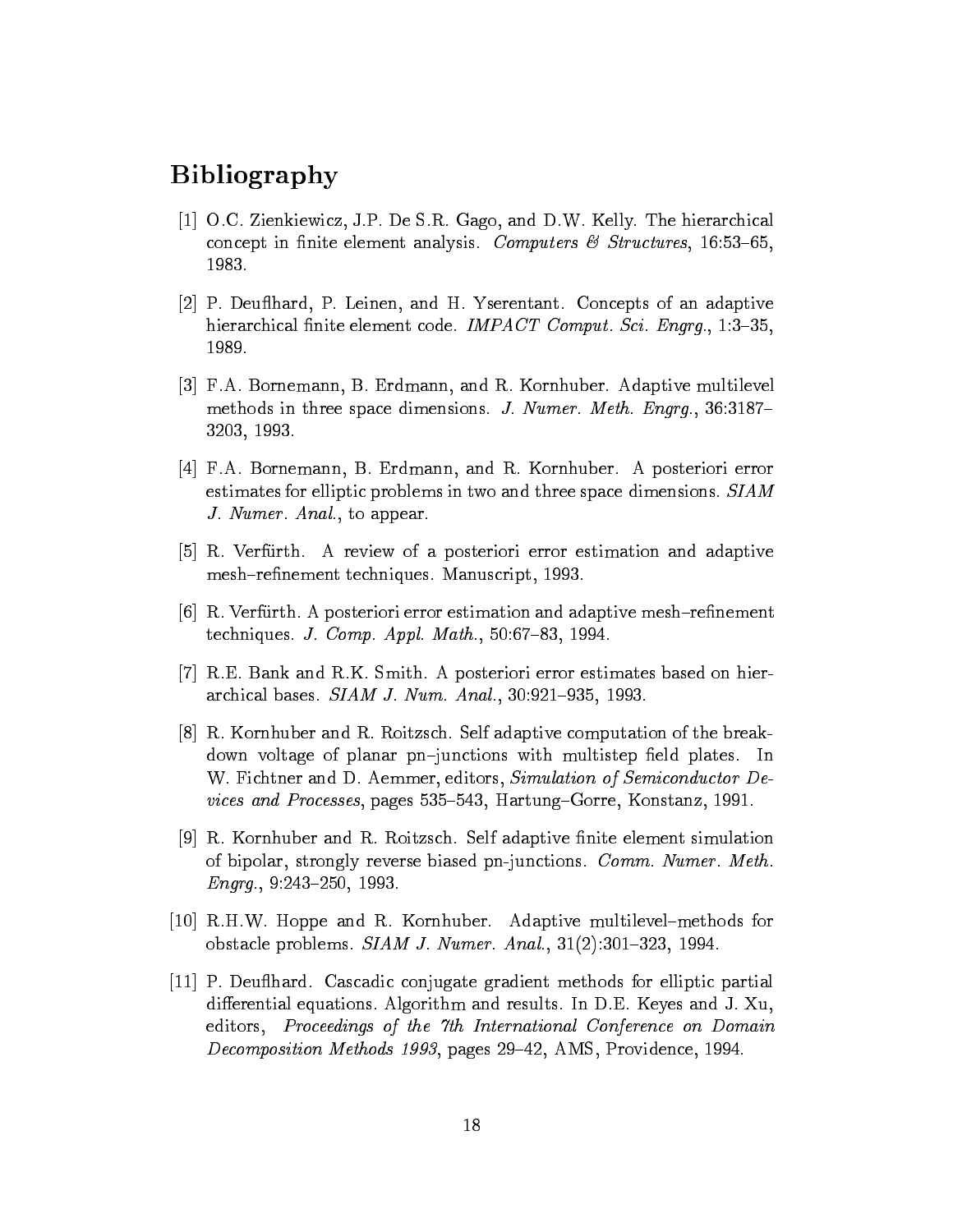- [12] V.V. Shaidurov. Some estimates of the rate of convergence for the cascadic conjugate-gradient method. Preprint Nr. 4, Otto-von-Guericke-Universitat Magdeburg, 1994.
- [13] F.A. Bornemann and P. Deu
hard. Cascadic multigrid methods for elliptic problems. Numer. Math., submitted.
- [14] J. Crank. Free and Moving Boundary Problems. Oxford University Press, Oxford, 1988.
- [15] G. Duvaut and J.L. Lions. Les inequations en mecanique et en physique. Dunaud, Paris, 1972.
- [16] R. Glowinski. Numerical Methods for Nonlinear Variational Problems. Springer-Verlag, New York, 1984.
- $[17]$  F. Brezzi, W.W. Hager, and P.A. Raviart. Error estimates for the finite element solution of variational inequalities I. Numer. Math.,  $28:431-443$ , 1977.
- [18] C.M. Elliot. Error analysis of the enthalpy method for the Stefan problem. IMA J. Numer. Anal., 7:61-71, 1987.
- [19] R. Kornhuber. Monotone multigrid methods for elliptic variational inequalities I. Numer. Math.,  $69:167 - 184$ , 1994.
- [20] R. Kornhuber. Monotone multigrid methods for elliptic variational inequalities II. Numer. Math., to appear.
- [21] R. Kornhuber. Adaptive Monotone Multigrid Methods for Nonlinear Variational Problems. In preparation.
- [22] I. Babuška and W.C. Rheinboldt. Error estimates for adaptive finite element computations.  $SIAM$  J. Numer. Anal., 15:736-754, 1978.
- [23] R.E. Bank.  $PLTMG A$  Software Package for Solving Elliptic Partial Differential Equations, User's Guide 6.0. Frontiers in Applied Mathematics. SIAM, Philadelphia, 1990.
- [24] W. Dörfler. Orthogonale Fehlermethoden. Manuscript, 1993.
- [25] R. Beck, B. Erdmann, and R. Roitzsch. KASKADE 3.0 An objectoriented adaptive finite element code. Technical Report TR 95-4, Konrad-Zuse-Zentrum Berlin, 1995.
- [26] J.F. Rodrigues. Obstacle Problems in Mathematical Physics. Number 134 in Mathematical Studies. North-Holland, Amsterdam, 1987.